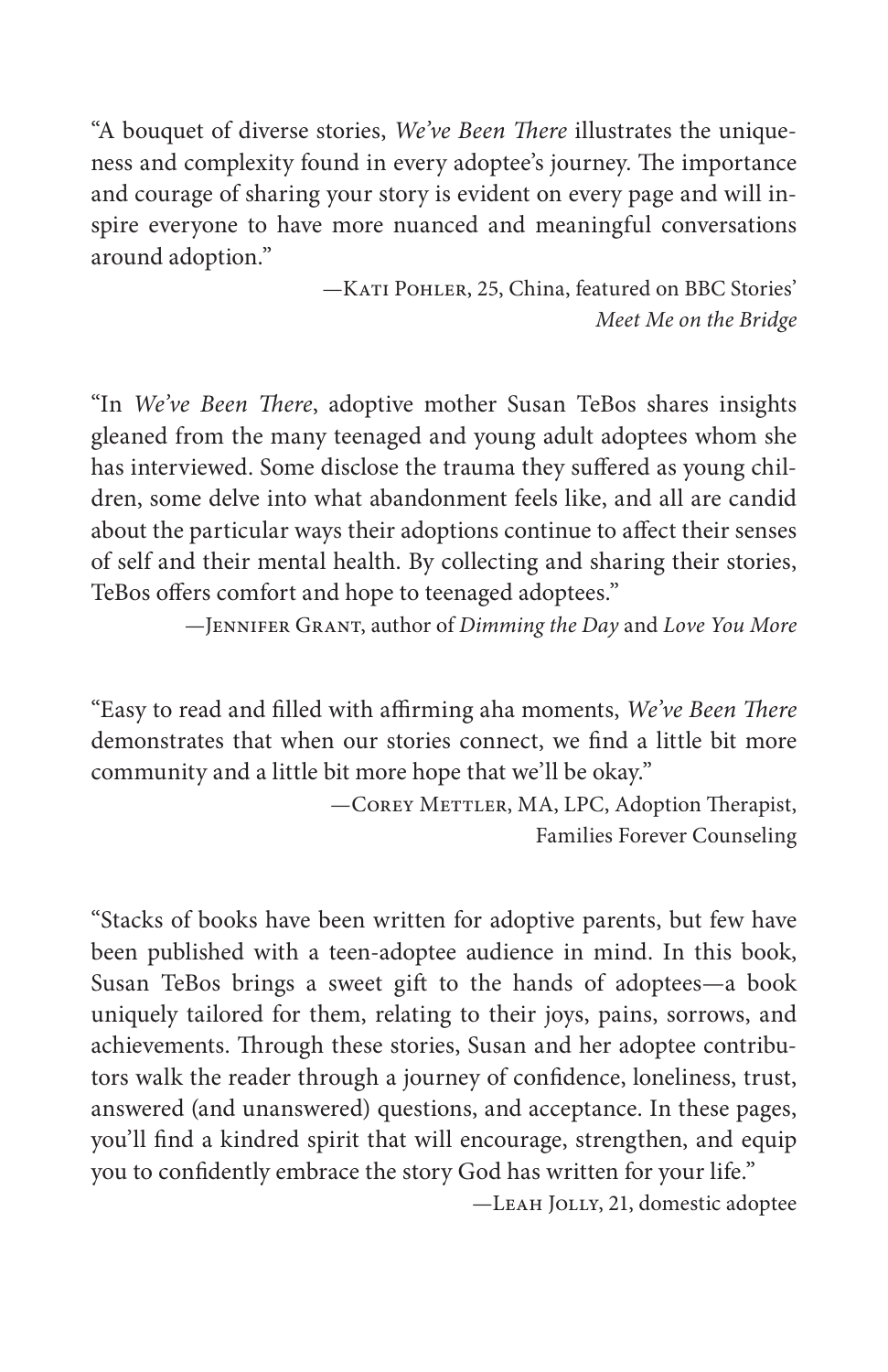"As a family support network with more than 25 years of experience, Families for Russian & Ukrainian Adoption (FRUA) knows adoption is a lifelong journey. We find children go through phases of connection to their adoption, an ebb and flow of emotions toward their birth parents, birth culture, and heritage. Susan TeBos's book validates the feelings and resiliency many of our FRUA Young Adult Club members have expressed."

> —MJ Kamen, chair of Families for Russian & Ukrainian Adoption, www.frua.org

"A wonderfully insightful and refreshing read for anyone who's experienced adoption. Susan TeBos cleverly combines the God-and-grit ingredients found in every adoption story, and the result is like *Chicken Soup for the Adopted Soul*. I plan to give this book to my own teenagers, and expect they will be intrigued to find themselves comparing their own circumstances and feelings surrounding adoption to those they read about in this book."

—Jim Sprague, adoptive father

"Thank you, teens, for the peek inside your hearts and minds, for sharing your feelings and thoughts. Your stories have helped me come to a greater understanding. I have new ideas on how I can ask questions, listen, and pray."

—Robertta DeVries, adoptive mother

"As a grateful adoptive mom of six, I am confident this book will not only abundantly bless adoptees, but also all those who are party to adoption. It is full of practical advice and contains numerous glimpses of love amidst the many relationships that surround adoption. Though heartwrenching struggles pepper many of these stories, hope shines through."  $-$ BETH SCHNYDERS, adoptive mother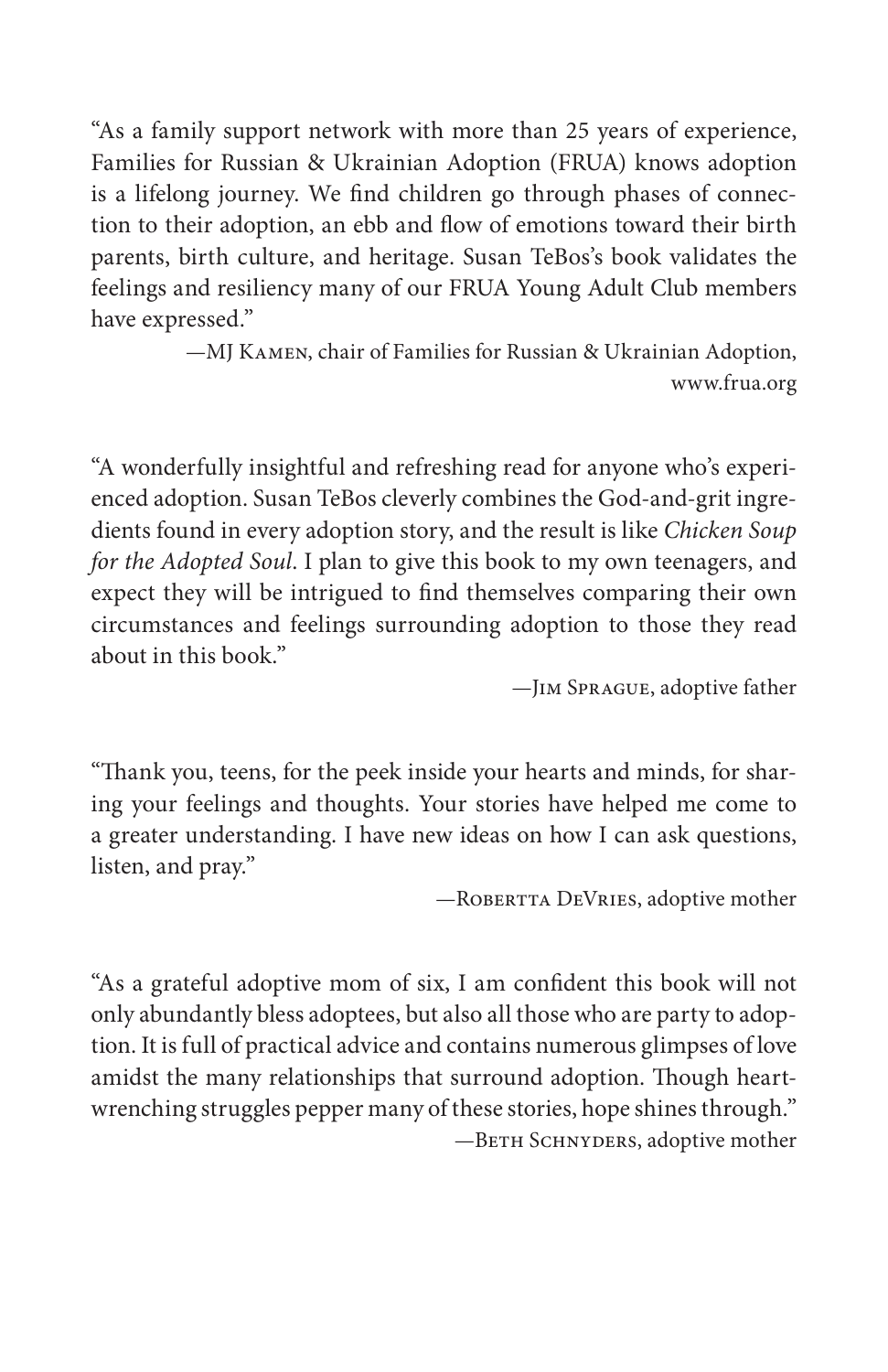# WE'VE **BEEN THERE**

*True* STORIES, *Surprising* INSIGHTS, *and Aha* MOMENTS *for* ADOPTED TEENS

Susan TeBos

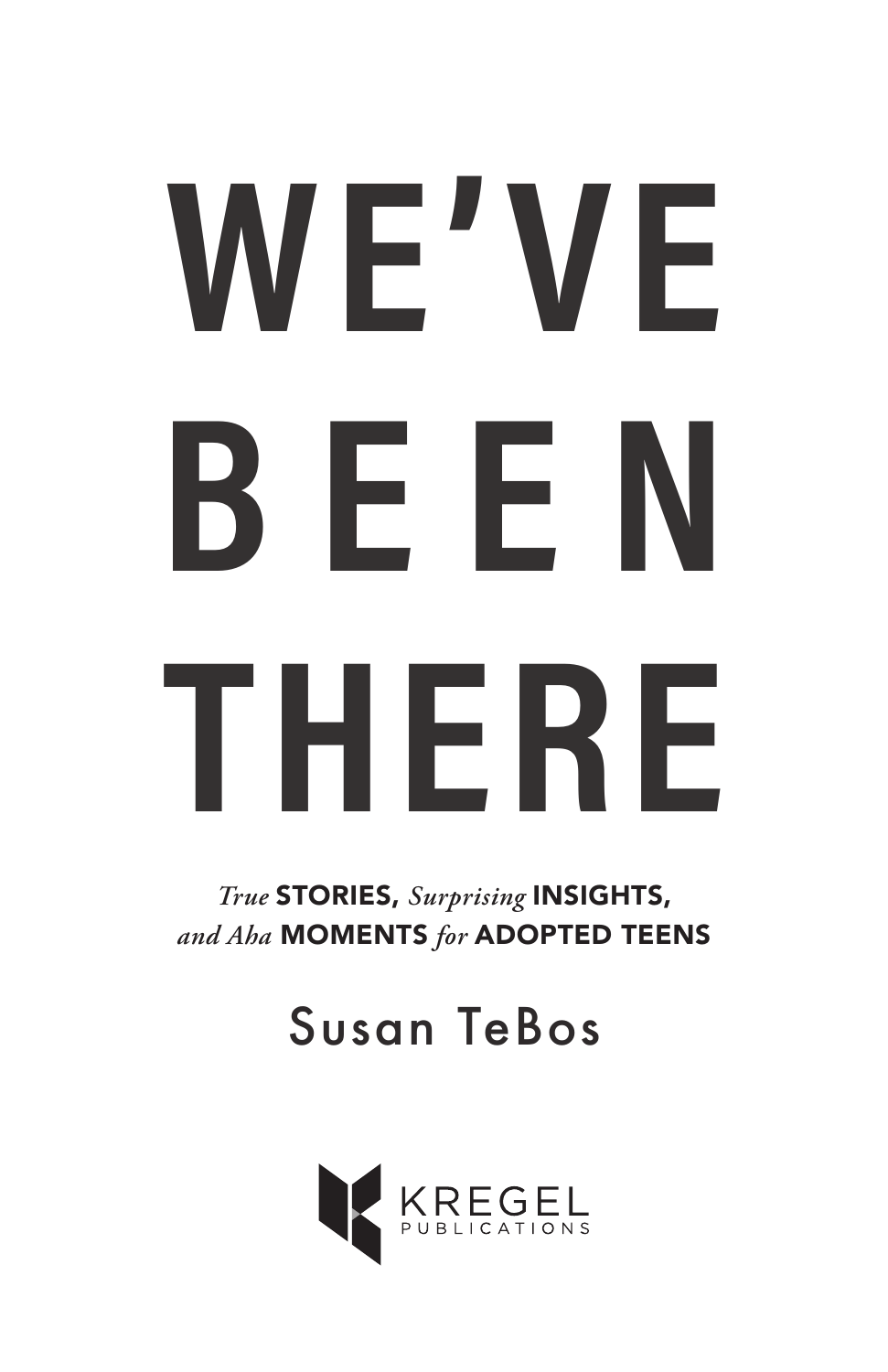*We've Been There: True Stories, Surprising Insights, and Aha Moments for Adopted Teens* © 2022 by Susan TeBos

Published by Kregel Publications, a division of Kregel Inc., 2450 Oak Industrial Dr. NE, Grand Rapids, MI 49505. www.kregel.com.

Author is represented by the literary agency of Credo Communications, LLC, Grand Rapids, Michigan, www.credocommunications.net.

All rights reserved. No part of this book may be reproduced, stored in a retrieval system, or transmitted in any form or by any means—for example, electronic, mechanical, photocopy, recording, or otherwise—without the publisher's prior written permission or by license agreement. The only exception is brief quotations in printed reviews.

The persons and events portrayed in this book have been used with permission. To protect the privacy of these individuals, some names have been changed.

The author and publisher are not engaged in rendering medical or psychological services, and this book is not intended as a guide to diagnose or treat medical or psychological problems. If medical, psychological, or other expert assistance is required, the reader should seek the services of a health-care provider or certified counselor.

All Scripture quotations, unless otherwise indicated, are taken from the Holy Bible, New International Version®, NIV®. Copyright ©1973, 1978, 1984, 2011 by Biblica, Inc.™ Used by permission of Zondervan. All rights reserved worldwide. www.zondervan.com. The "NIV" and "New International Version" are trademarks registered in the United States Patent and Trademark Office by Biblica, Inc.™

Scripture quotations marked (NLT) are taken from the Holy Bible, New Living Translation, copyright ©1996, 2004, 2015 by Tyndale House Foundation. Used by permission of Tyndale House Publishers, Carol Stream, Illinois 60188. All rights reserved.

Cataloging-in-Publication Data is available from the Library of Congress.

ISBN 978-0-8254-4731-0, print ISBN 978-0-8254-7784-3, epub ISBN 978-0-8254-6937-4, Kindle

Printed in the United States of America 22 23 24 25 26 27 28 29 30 31 / 5 4 3 2 1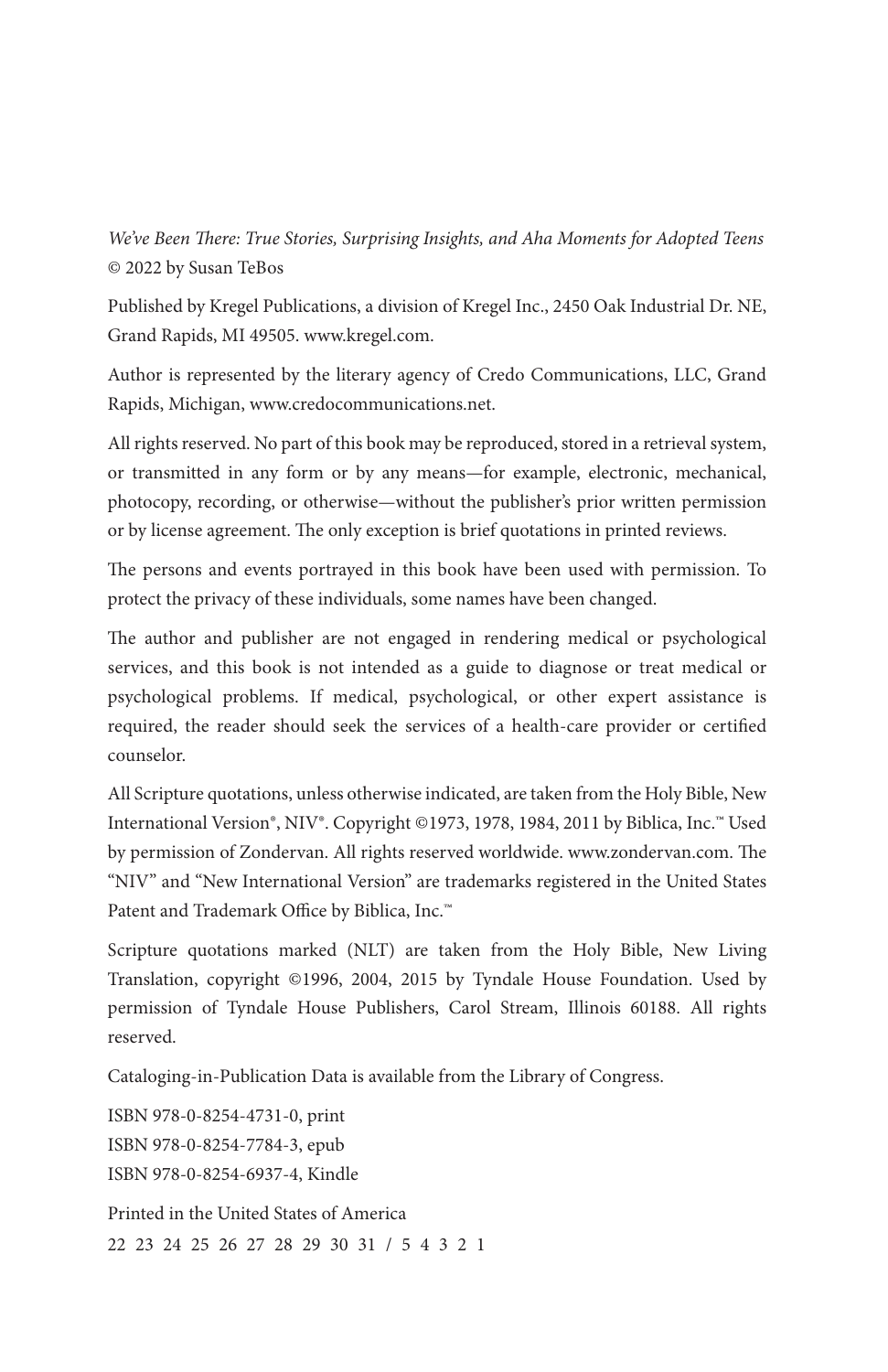**TO THE STORYTELLERS IN THIS BOOK WHOSE HONESTY AND VOICE IS A GIFT TO ALL WHO OPEN THESE PAGES**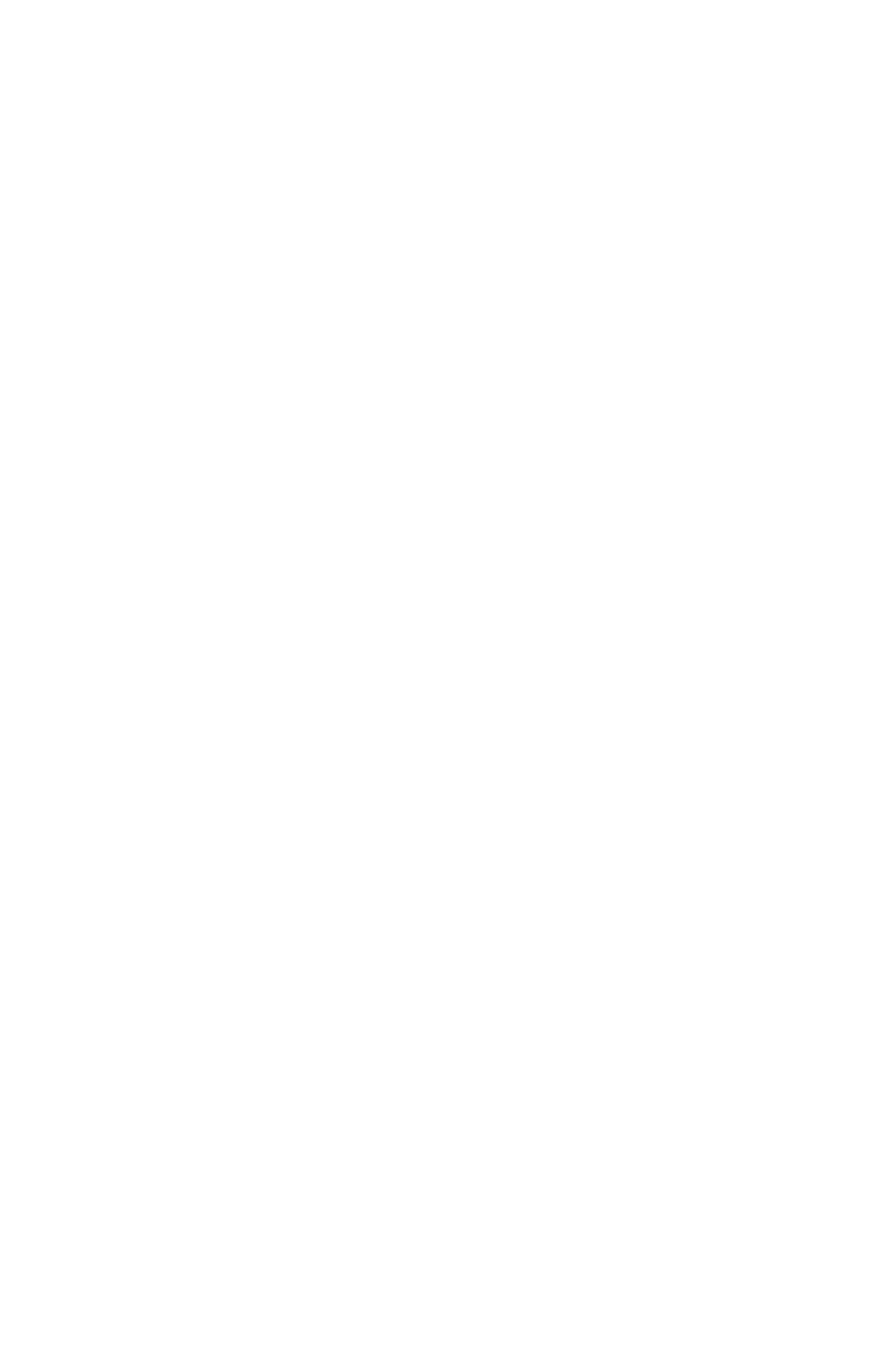# **CONTENTS**

#### **INTRODUCTION** *On Opening Up* **9**

#### **SECTION 1: DARE TO OVERCOME** *Wrestling Is a Part of Life*

- 1. Brave**14**
- 2. A True Friend, Music, and God**20**
- 3. Standing Strong in Who You Are**25**
- 4. Who Am I?**32**
- 5. Making Progress**40**
- 6. Bake It 'Til You Make It**47**
- 7. Resolve to Forgive**54**
- 8. Emotional Tug-of-War**63**

#### **SECTION 2: YOU'RE NOT ALONE** *We've Been There Too*

- 9. Perfect Match**74**
- 10. Full Circle**80**
- 11. On Being Heard**86**
- 12. A Life of Purpose**94**
- 13. Insecure to Self-Assured**99**

#### **SECTION 3: TRUST AGAIN** *It's Worth the Risk*

- 14. Onward**110**
- 15. The Other Side of Hurt**118**
- 16. From Overwhelmed to Wedding Bells**124**
- 17. Learning How to Live Again**130**
- 18. Putting It Into Words**138**
- 19. The Music Returns**147**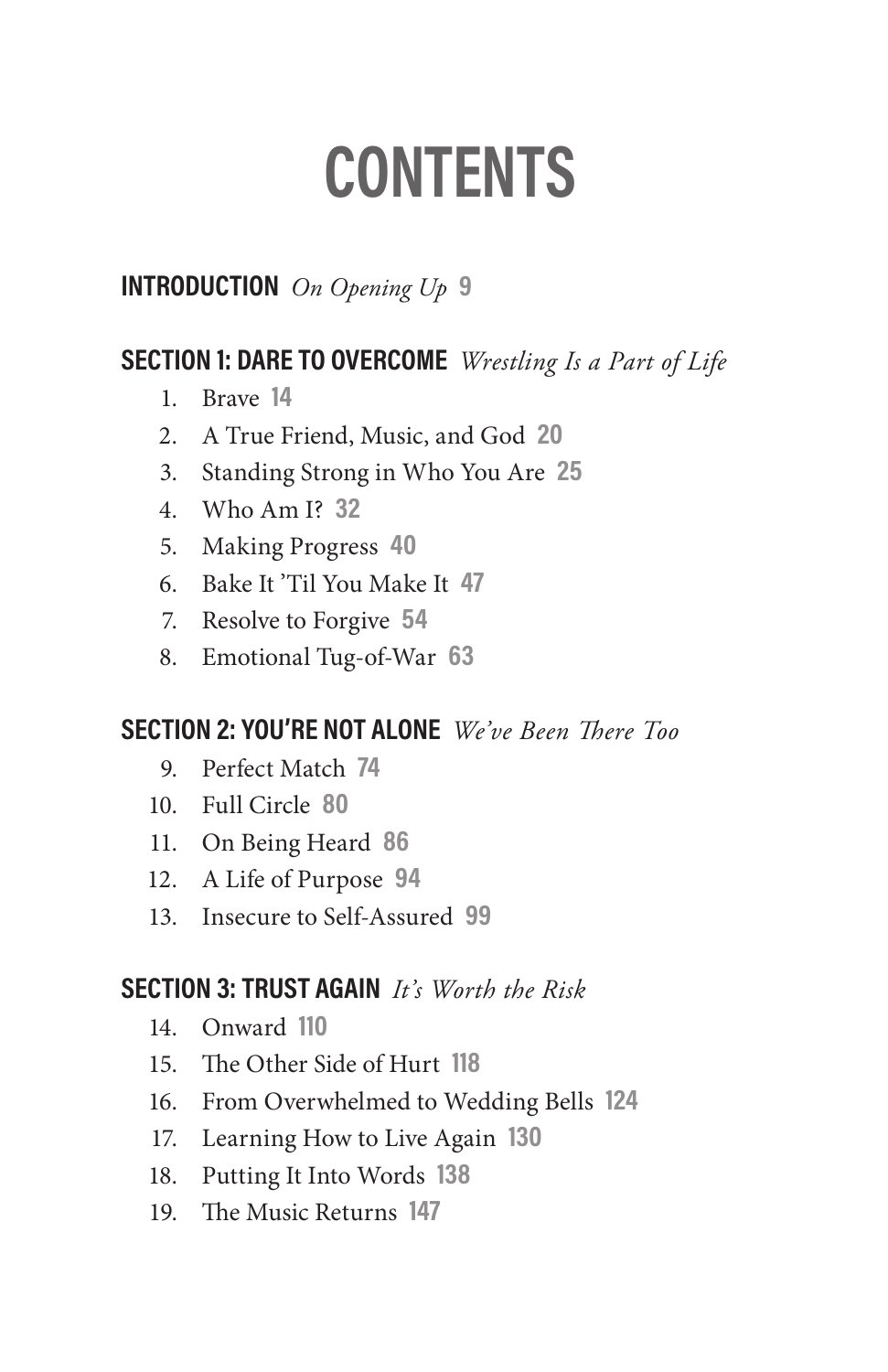#### **SECTION 4: SEARCH FOR ANSWERS . . . OR NOT** *It's Normal,*

*Okay, and Expected*

- 20. When I Went Back**160**
- 21. All-American Guatemalan Southern Girl**166**
- 22. Why Them and Not Me?**173**
- 23. Something Special About Kate**180**
- 24. I Just Want to See**189**
- 25. The Future Is Worth Fighting For**197**

#### **SECTION 5: ACCEPTANCE** *A Natural Remedy for Peace*

- 26. She Is Who She Is**206**
- 27. The Best of Him**210**
- 28. Finding Myself**217**
- 29. The Draft**223**
- 30. Permission to Grieve**232**
- 31. I Love My Family and Know I Belong**238**
- 32. You Get Me**243**
- 33. Thankful**249**

**CONCLUSION** *Moving Forward* **256**

*Acknowledgments* **260** *Appendix: The Somewhere In Between Club* **261** *Notes* **263**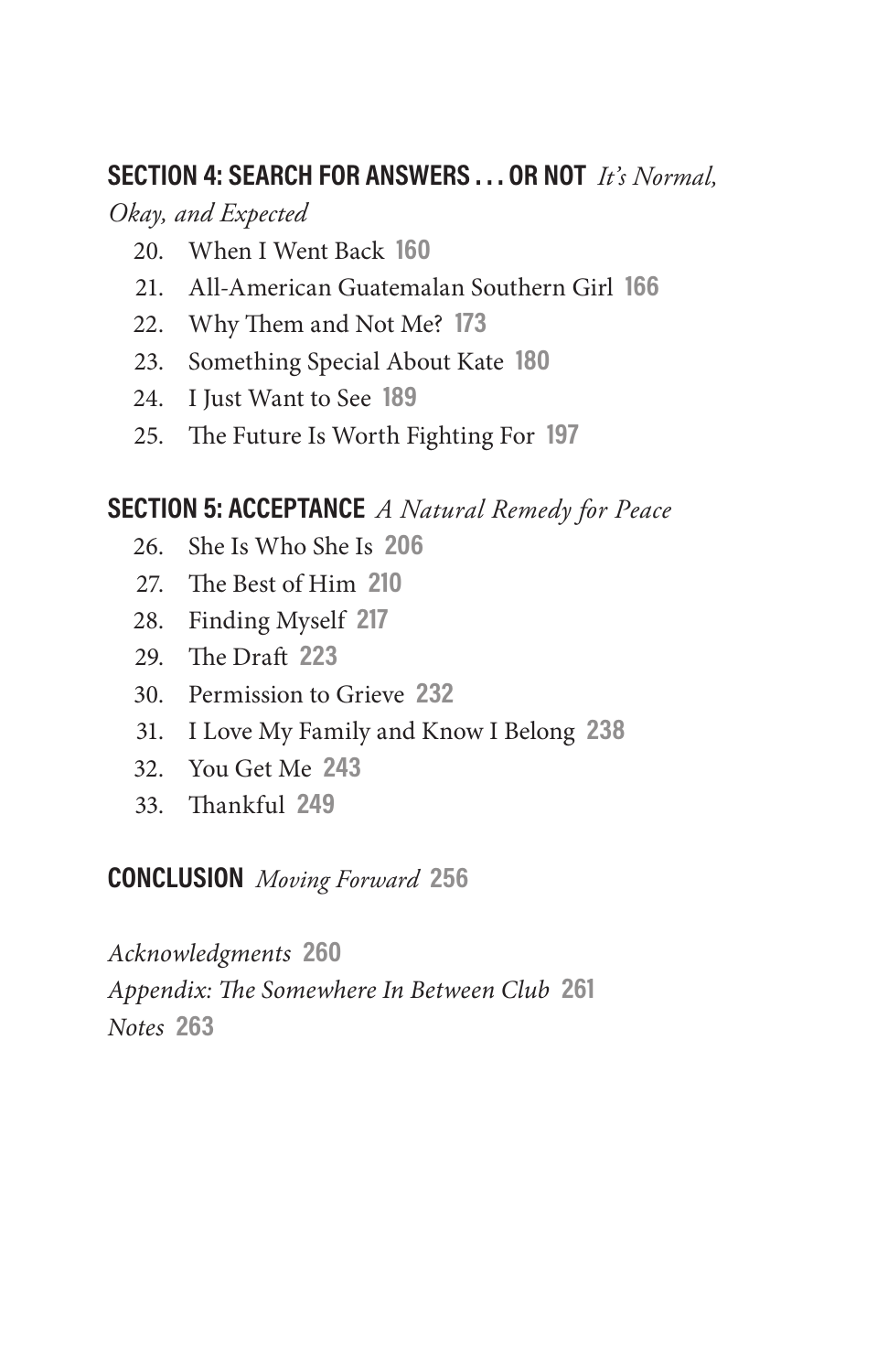#### **INTRODUCTION**

# **ON OPENING UP**

*When you have the courage to look squarely at your losses, and to grieve them, you're finally free to fully embrace the life you have today. As you do, know that you are not alone. The One who loves you is with you, as is the great siblinghood of other adoptees—who you may not even know—who share your journey. You can do this.*

#### MARGOT STARBUCK

Adoptee, adoptive mom, and author

IF YOU'RE READING this book, I know a little something about you. You're curious—curious about what others who were adopted are thinking and feeling and experiencing. In a way, you crave a little intel into their lives because you're hoping to make sense of things going on in your own life. And why not? It's only natural to want to connect with other young people who share a common bond. If anything, it will help just to hear what they have to say—and bonus, you'll never wonder if you are alone in this again.

My daughter, a recent high school graduate, had this to say: "I did feel pretty alone in my thoughts about my separation story, simply because other adopted people in my life never shared deep things. I like being able to see what other people struggle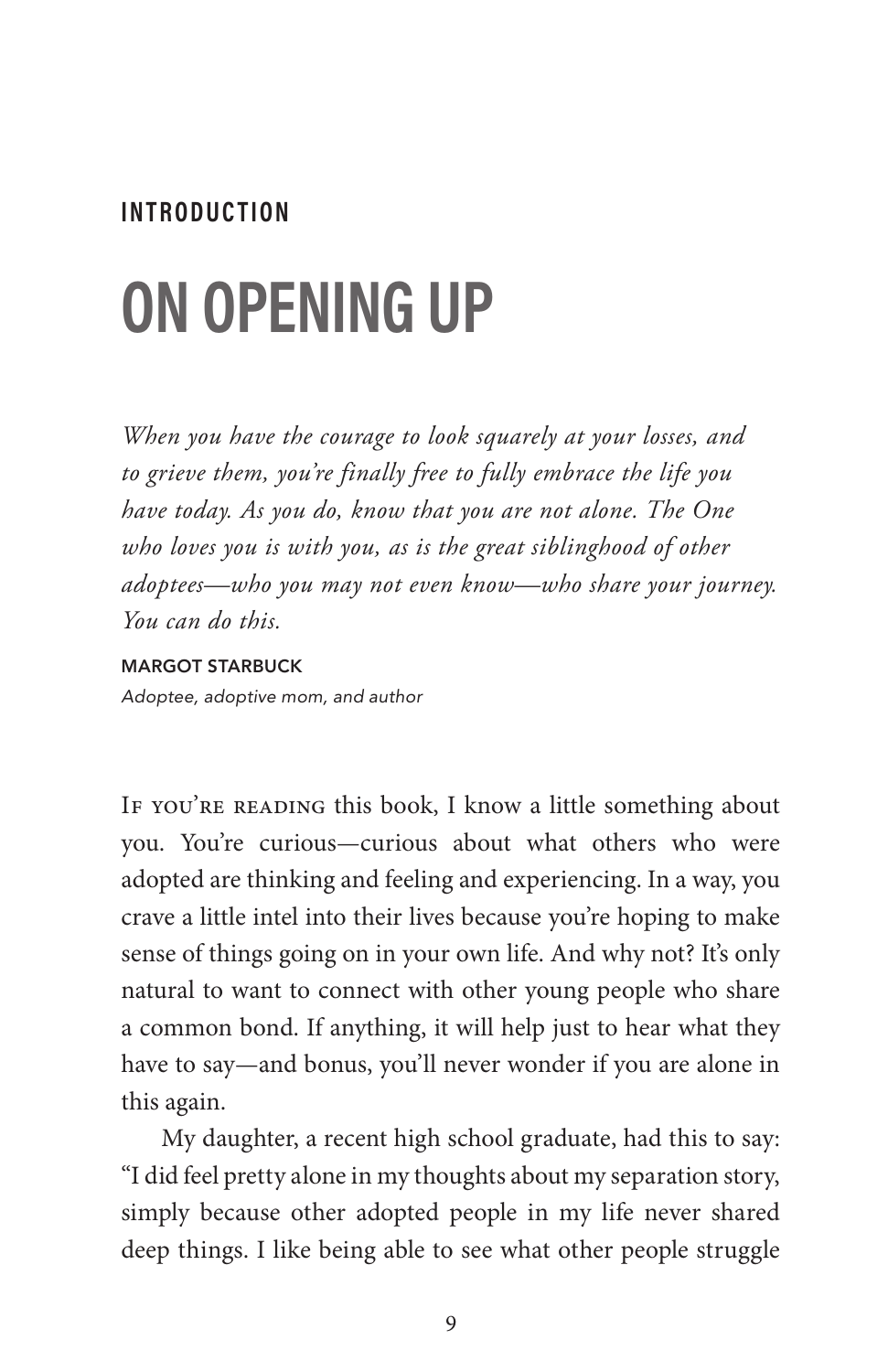with. We all handle it in different ways. I want to see how other people have dealt with it and what has come of it."

Sound like something you're thinking? Welcome aboard. We'll cover a lot of ground in these pages: sometimes hard, often good, but always hopeful. Among the short stories . . .

A cheerleader opens up about feeling defective.

A film student explains how he handles social anxiety.

A college finance major learns how to manage his emotions before he explodes.

A junior in high school grieves the loss of her birth father, whom she never met.

From finding oneself on a study abroad in Shanghai, to wrestling with God about fitting in or not belonging, or just living with too much self-doubt, every person I talked with was open about feelings and situations they had rarely, if ever, spoken about before. I am proud of them for stepping up, looking back, sharing their intimate thoughts and experiences, and when possible, making sense of what was going on—all for you. I appreciate them for showing you it is okay to open up to a trusted ally, and the sooner the better. They would say we need stories. We need each other. We need to be real and tell it like it is. These are their stories—no fake smiles, no perfect selfies.

#### **ABOUT THE PEOPLE YOU'LL MEET**

This book began with an invitation I posted on social media that fanned out across the nation. It went something like this:

If you're a young adult who was adopted and currently between the ages of sixteen and thirty, tell us about a time when you were a teen, good, bad, or otherwise.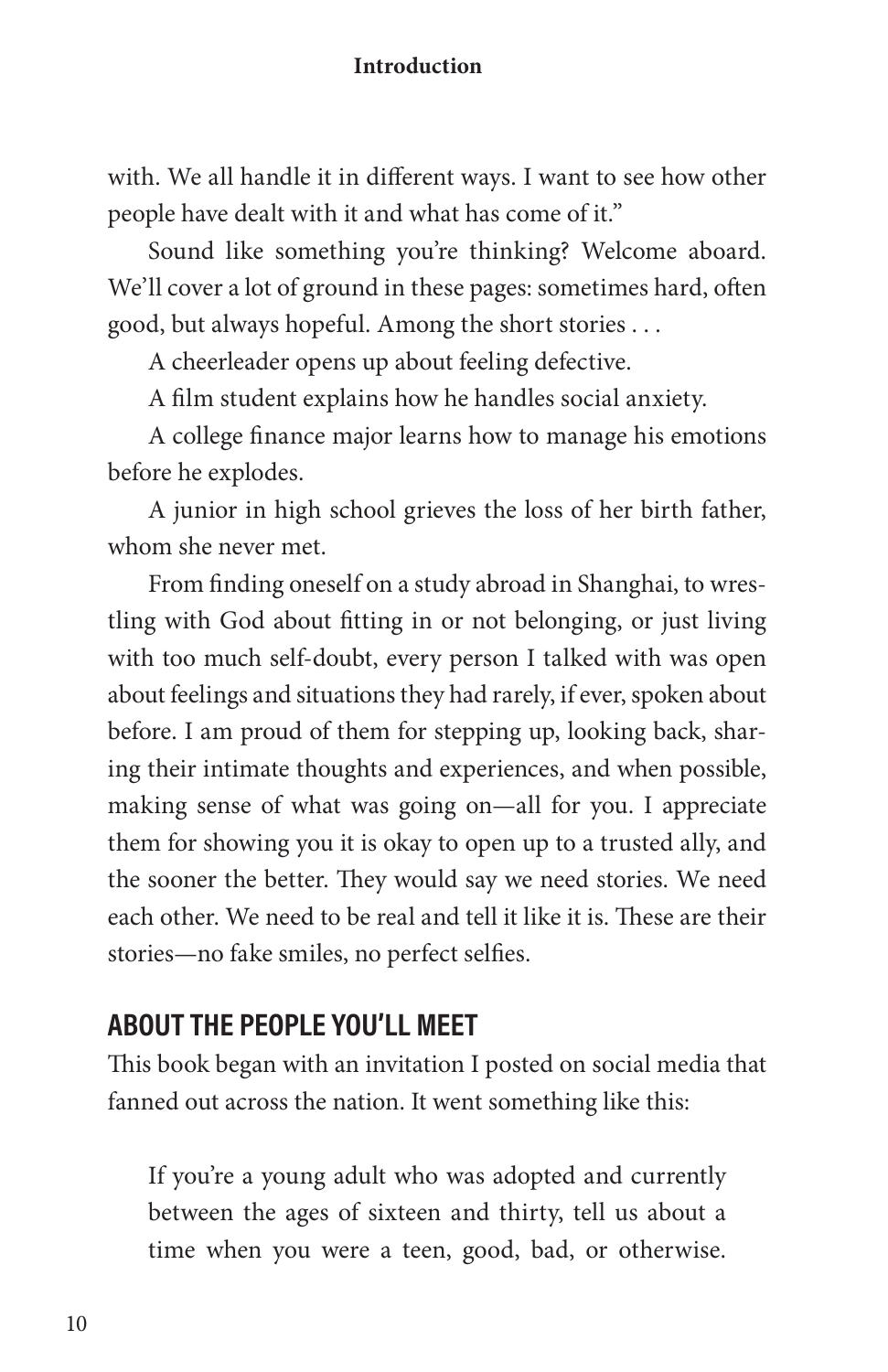Open up about how your separation story had impacted you—unfiltered, of course. In other words, give us an honest glimpse of your journey including how you made it through the tough times, if any, plus any advice or insight you have to share.

One by one, adopted teens and young adults ages fifteen to thirtysomething responded to me from Florida, Louisiana, Texas, Minnesota, the Great Lakes, Pittsburgh, New Jersey, and down the East Coast. A handful contacted me from universities in Michigan, and a few others from local high schools in my hometown. Many took their first breath in Russia, China, Vietnam, Ethiopia, Kenya, Guatemala, and South Korea—and some right here in the US.

We met face-to-face when possible, or on Zoom, FaceTime, and email too. I asked questions, they opened up, and I was drawn in by their honest, sometimes flailing attempts to put words to their feelings of rejection, loss, depression, anxiety, or fear of being abandoned again and how these feelings affected them. I was equally touched by those who had questions and wondered and were working it out. You'll see a range of responses.

#### **WHY READ THE SHORT STORIES IN THIS BOOK?**

There's a simple and excellent reason for you to read the experiences of others who have been adopted: to help you sort things out. It's a first step worth considering. Perhaps you will relate to something someone says or to someone struggling with stuff similar to yours. Maybe you'll be inspired. Or you'll make a better decision because someone worked through something that gave you renewed hope. Wouldn't it be nice to know you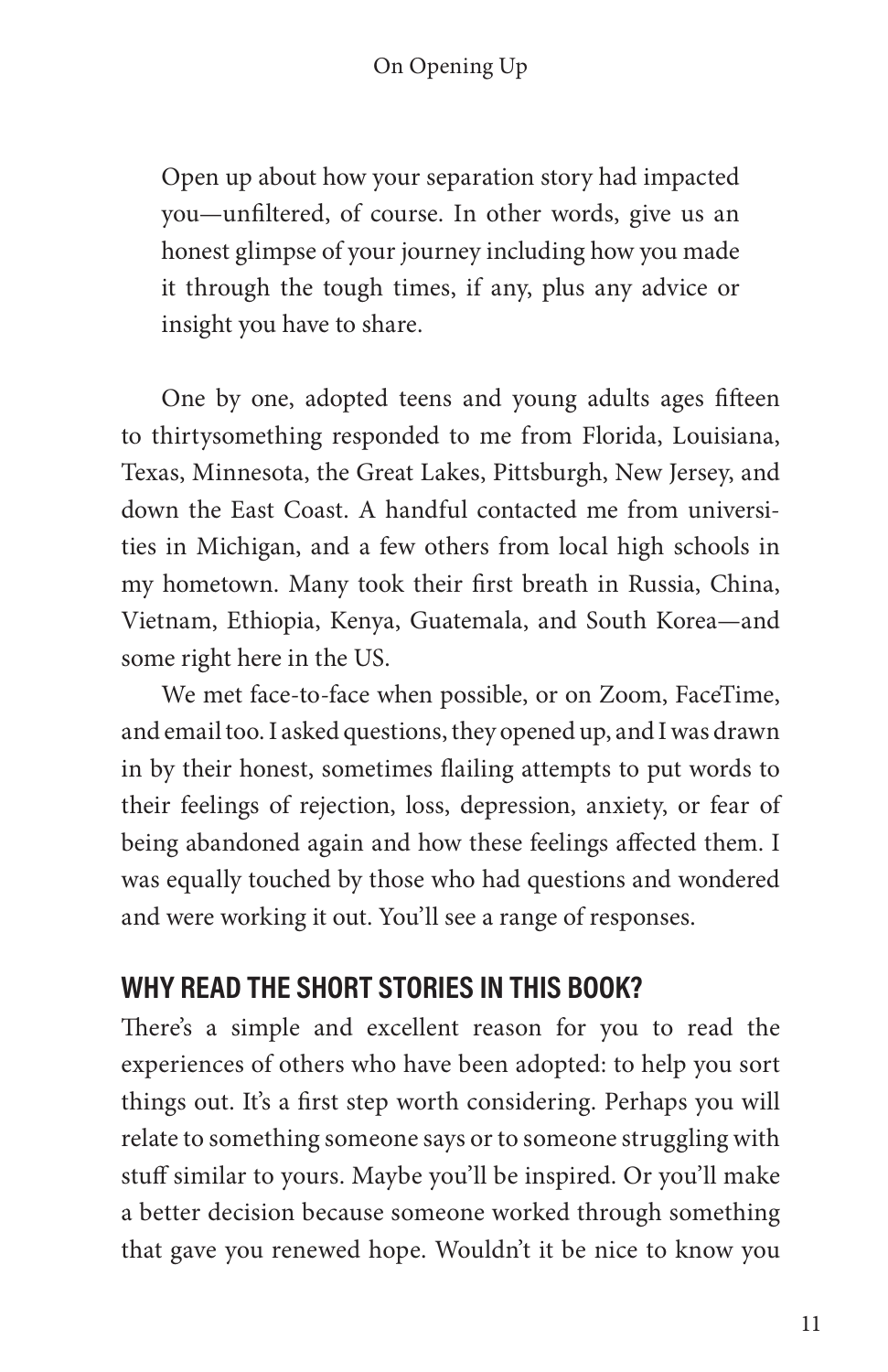are not the only one who feels the way you do? To hear what others have to say?

You can approach the stories in several ways. You do you.

- Read from start to finish. You might be surprised.
- Read randomly, kind of like surfing through TikTok. You never know what you'll find that will make you laugh or cry or inspire you.
- Read a section. Let the tug of your heart and curiosity pull you where you need to go.
- Let someone else read the book first and point out stories just for you, especially if reading isn't your thing.

Here's the thing. My guess is that you'll find yourself in a story or two. Let them speak to you. Then consider this: What if you don't outgrow your separation story but instead grow *into* it, in a healthy way? What if you have to look at it to see it? Talk about it to understand it? Say it out loud and reorganize it to accept it? And feel it firsthand to grieve it and release it? It's what many of the teens and young adults I interviewed did over time. Easy? No. First steps usually aren't. But they found that opening up and revealing the invisible things hidden in their hearts was the path forward and well worth it.

Think no one else knows what it's like? Think again. Inside these pages you may just find a kindred spirit who thinks and feels the way you do. Take a look.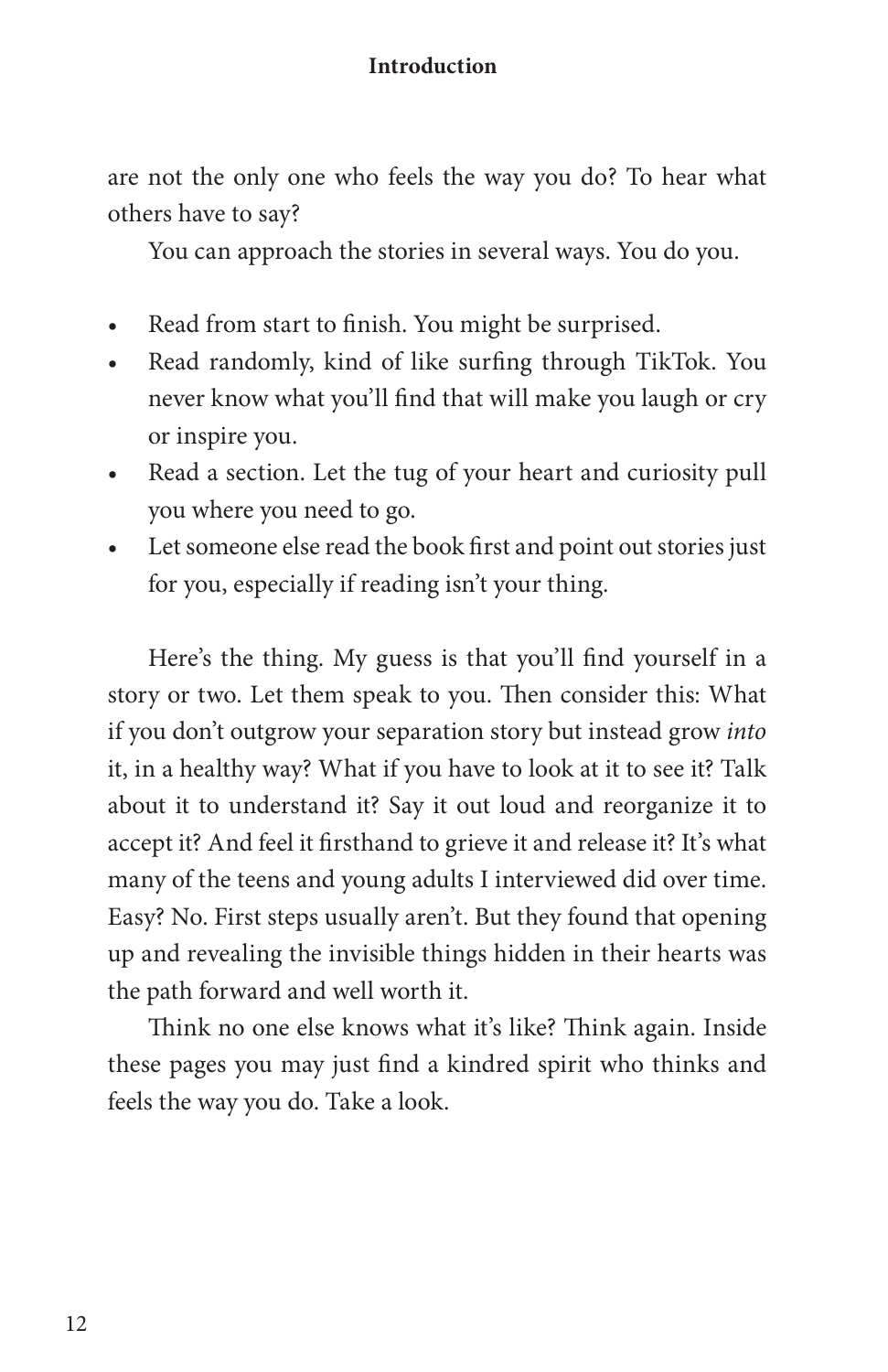**SECTION 1**

# **DARE TO OVERCOME** WRESTLING IS A PART OF LIFE

*Courage doesn't mean you don't get afraid. Courage means you don't let fear stop you.* 

BETHANY HAMILTON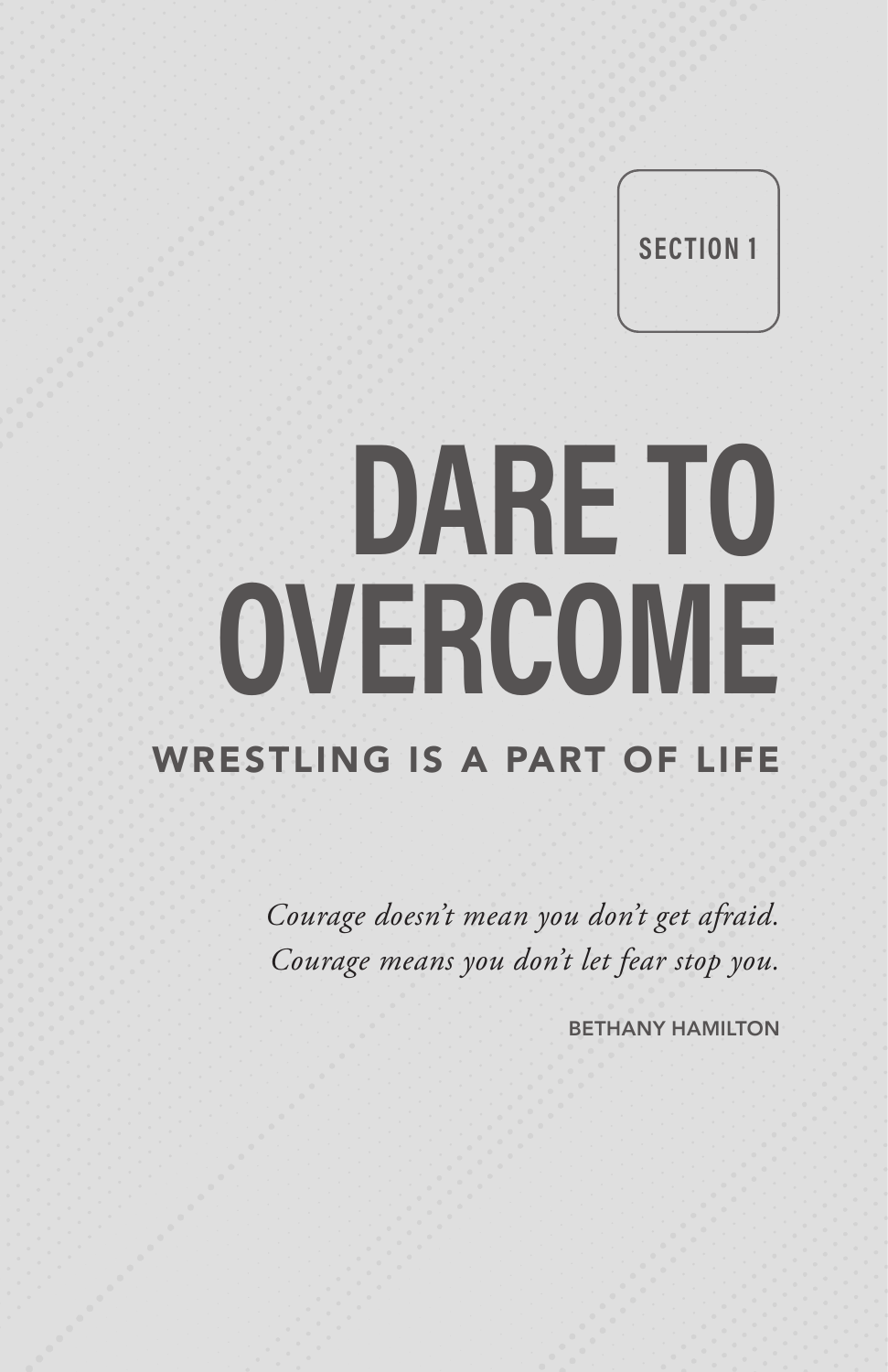#### **CHAPTER 1**

### **BRAVE**

*You sort of start thinking anything's possible if you've got enough nerve.*

J. K. ROWLING

MATTHEW WAS ADOPTED in 1998 from Surgut, a sprawling oildrilling city in Siberia where temperatures can drop as low as -60 degrees Fahrenheit. At birth he barely tipped the scale at six pounds. His adoption documents say his birth mother was thirty-five when she gave birth to him in a hospital. Then she left.

Matt has one picture of himself as an infant wrapped in a hospital receiving blanket like a fresh loaf of Russian brown bread. For seven and a half months, he camped out in a crib, alone, losing out on what all babies need. Not a single visitor came until he was adopted by his American parents.

Today, Matt is twenty-one. He's a friendly, good-looking guy but considers himself awkwardly quiet when you first meet him. He's rocking a scruffy beard and wearing blue titanium glasses that make him look like a typical college guy, which he is. His black hair, tight curls, and warm olive skin make me think he's more Greek or Italian than Russian. I ask him what he knows about his birth ancestry, and he smirks and smiles. Recently he took an Ancestry DNA test. "My parents gave it to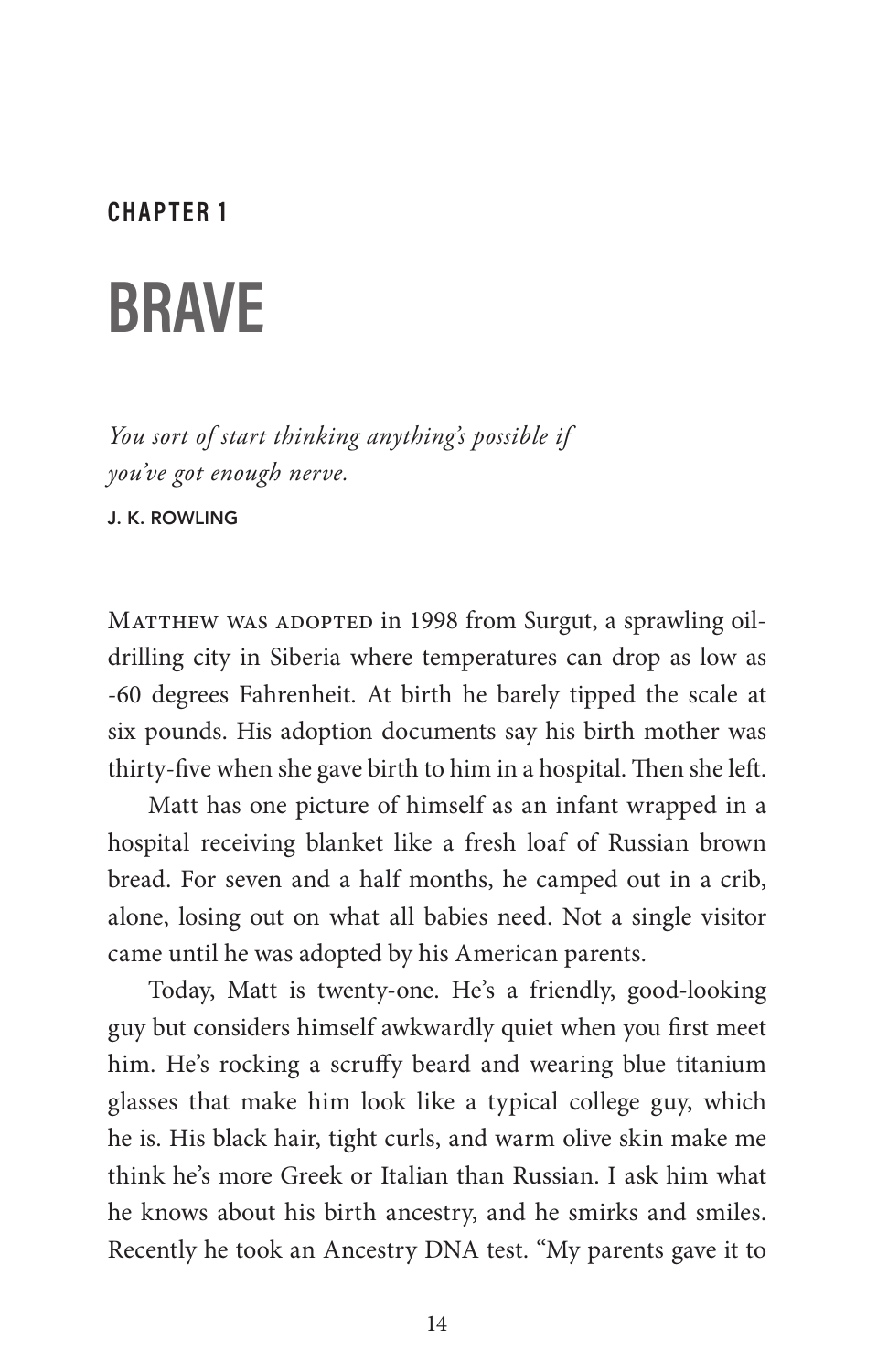me for my birthday." Turns out he's half Russian and a delicious Mediterranean tossed salad mix of Greek, Turkish, and Italian. He says it was a great discovery. At least now he knows where his birth father came from, and who he looks like. Like others who dive into their DNA history, there's usually someone fascinating swimming in the gene pool. Turns out Matt is also related through DNA to Otzi the Iceman, a fully preserved European male from around 3300 BC discovered in a glacier between Austria and Italy. Fascinating! Now I get the smirk.

Matt is a college junior. He is studying film and sound. He's attracted to a wide range of music from EDM to Christian pop, loves every last *Fast and Furious* movie including the *Hobbs and Shaw* spin-off, and enjoys virtual reality games like *Beat Saber*. He holds down two part-time jobs, one on campus working in audiovisual for campus events and one down the road at another college as part of an audiovisual setup crew and event stager. All the while, he struggles with social anxiety.

"It hasn't been easy," Matt says when we sit down to talk. He tells me his social anxiety peaked in middle school and high school, not to the point that it derailed his life but enough that he had to deal with nervous habits and trouble talking to random people in the halls and between classes.

"I'd get sweaty hands," he says. He describes his anxiety as a domino effect: whatever is going on inside his head triggers his body to cue the sweaty palms and uncomfortable feelings . . . especially when dealing with people he doesn't know.

"I try to be nice, because I'm a nice guy, but it can get awkward."

Especially in high school, he was self-conscious and afraid of what people thought about him.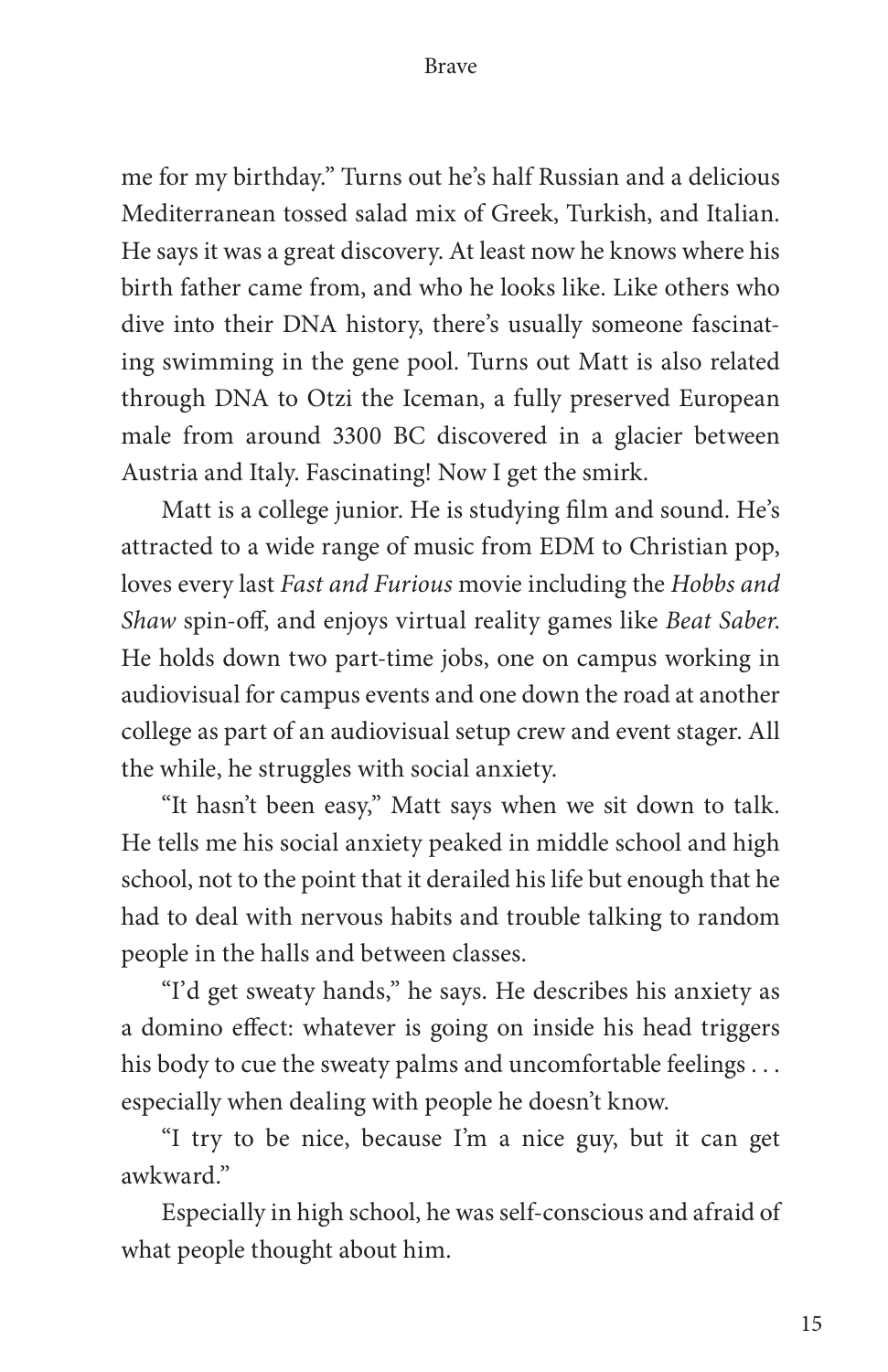"It's just how my brain rolled. I have a mix of social anxiety and general anxiety, my own self-diagnosis. I call it an anxiety fusion. It's this piece about me that I don't like. It gets exhausting."

Even at twenty-one, he still battles social anxiety to some degree, sweaty palms included, although he says it's getting better as he gets older. So I ask him how he deals with his version of social anxiety. I'm sitting at the table while he paces, anticipating my questions.

"What happens when you're in film class?" I ask.

"I am a wallflower."

"What does that mean?"

"I stand in the back of the small group in the studio and watch. I pay attention, but I don't make any executive decisions." Pausing to think, he says he prefers to lead from behind the scenes. I say, "That's perfect. More people should do that." He smiles.

"What about the classroom?" I ask.

"If the subject matter is intriguing, I might join in on the conversation. If the professor points at me, in my head I say, *Crap!* But I answer."

"I get the impression you don't like to be seen, or maybe you're just shy. What about interviewing for a job, such as a summer job or internship? You have two."

"Interviewing stresses me out, but I still do it." He frowns. "There was one time when I had to talk to a guy at church about an audiovisual internship. Everything inside my head screamed, *Freeze!*"

Matt says he had to push himself and go against all instincts or miss out on a great opportunity.

"What about dating?" We lock eyes and he shakes his head.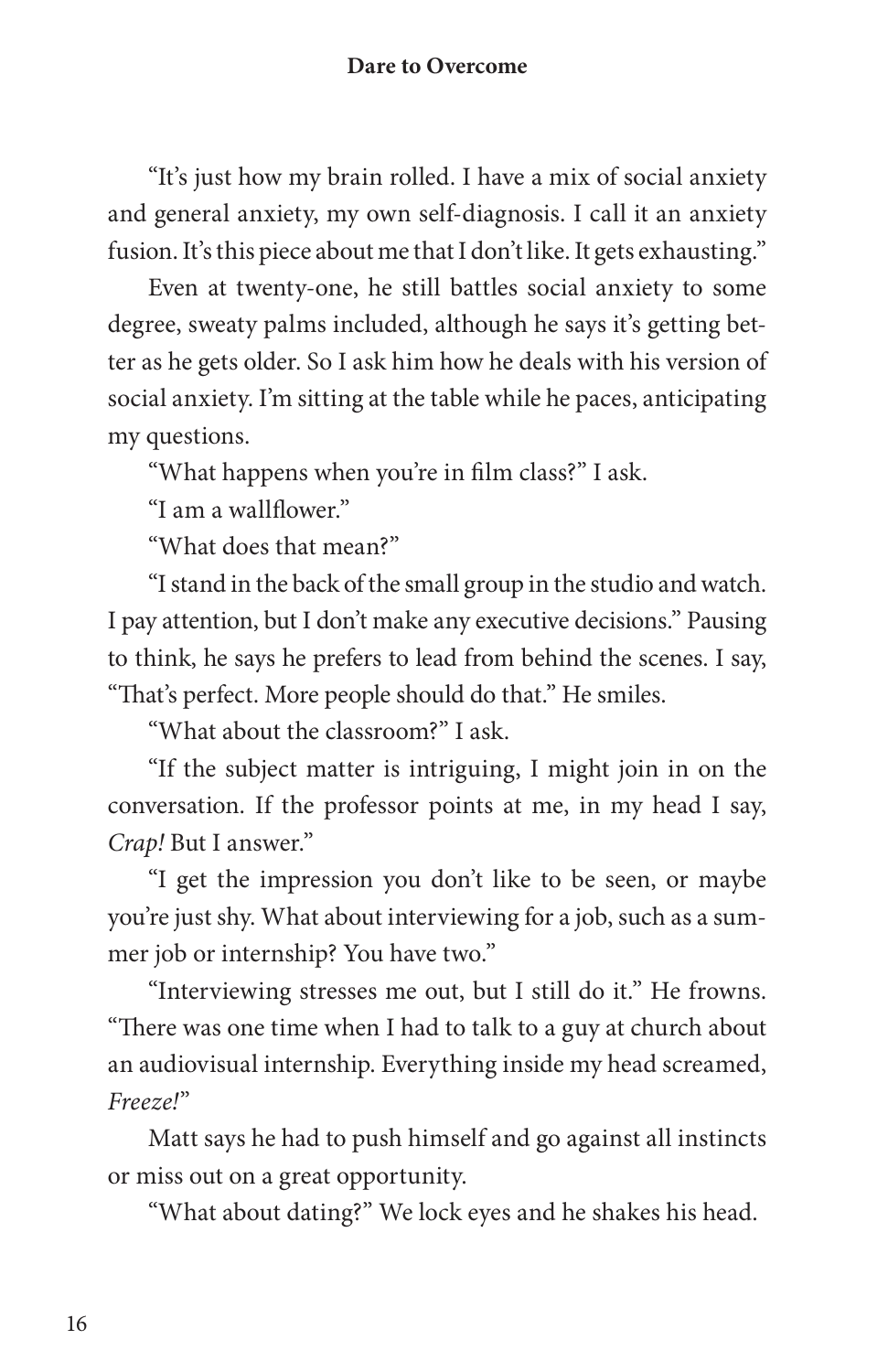"I imagine I can push through. Maybe five minutes into the date I say I have social anxiety."

"You're actually going to spit it out like that?" I laugh. "Bravo."

"Yeah! And I hope the other person says, 'I do too'."

"Wow! That's quite an icebreaker."

He admits, with a laugh, that dating is on hold or that maybe he and his best friend will remain single forever.

"What about friends? Does it seem harder to make friends when you have, as you call it, an anxiety fusion?"

"Making friends in high school is different for everyone. I mean, we all have some degree of anxiety then."

Matt met some of his best friends in a six-by-three-foot sound booth running sound and lighting for school events.

"When you're in that close proximity, it's a great place to make friends. It's easy when you're around a few familiar faces."

He says he felt uncomfortable when someone new stepped into the booth.

"I just had to step up and push through the uncomfortable feelings."

Being in the sound booth in high school got Matt interested in sound, lighting, and film. He says it was incredible, like a whole new world opened up for him.

"Ask me to step onto the stage in front of a crowd, and I go from awkward to disabled. Ask me to light the stage and unmute mics, and I suddenly become confident and capable. It's just how my brain rolls."

But that's not totally true. He mentions a brief one-time stint on stage during a dance-off battle between ten dorm sections.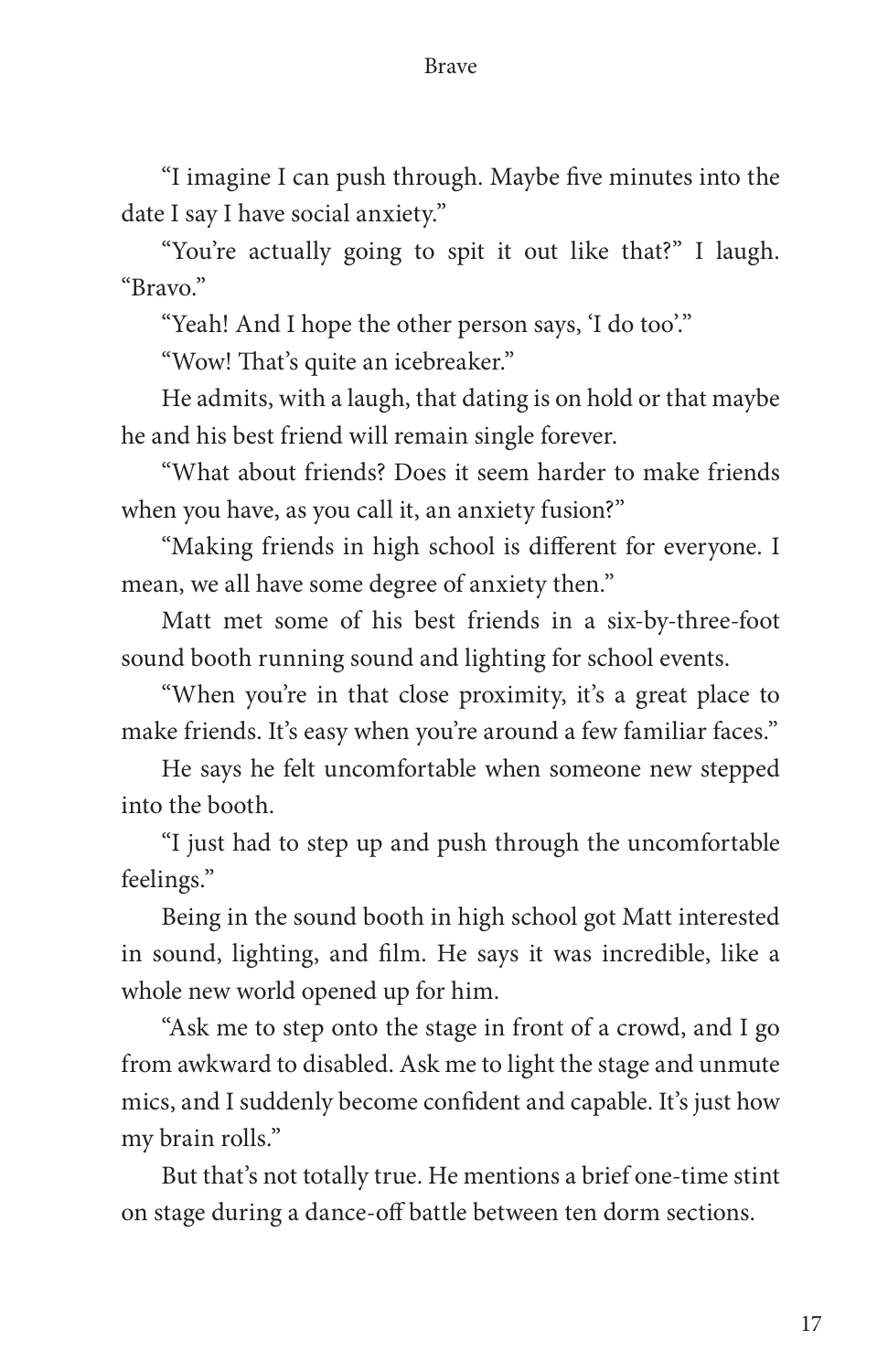"You were in a dance-off?" I question with a big smile on my face.

"Yeah," he laughs. "I liked working with our group of guys who choreographed our dance, but I knew them from the dorm. That's the difference."

Taking a huge risk, Matt joined his section team, and twenty guys learned to synchronize their hips to a Coldplay medley. Their section won third place.

"It was a lot of fun!" he says. "It was worth the risk."

Matt admitted to a lot of fear, failure, and self-doubt over the years. Recently, while creating a memoir piece for a class film project, he had what some might call an epiphany or turning point. He was watching a twenty-year-old VHS of his adoption while preparing for a film project for class.

"I saw myself as a baby in my dad's arms." Then he began filming the scene off the old VHS with a borrowed camera from the university.

"Suddenly, I wanted to tell myself something I don't tell myself enough."

That's when he began talking to the baby in the lens. "Be brave. Be oh-so-brave. You are going to do amazing things. Don't give up."

"Wow! You really said that?" I ask, a bit undone by his vulnerability.

"Yes. I just needed to tell this to my younger self."

"So were you making some sort of connection between anxiety and what you experienced as a baby?" He had spent the first critical months of his life alone.

"I think so. That makes sense," he says, with a thoughtful look on his face.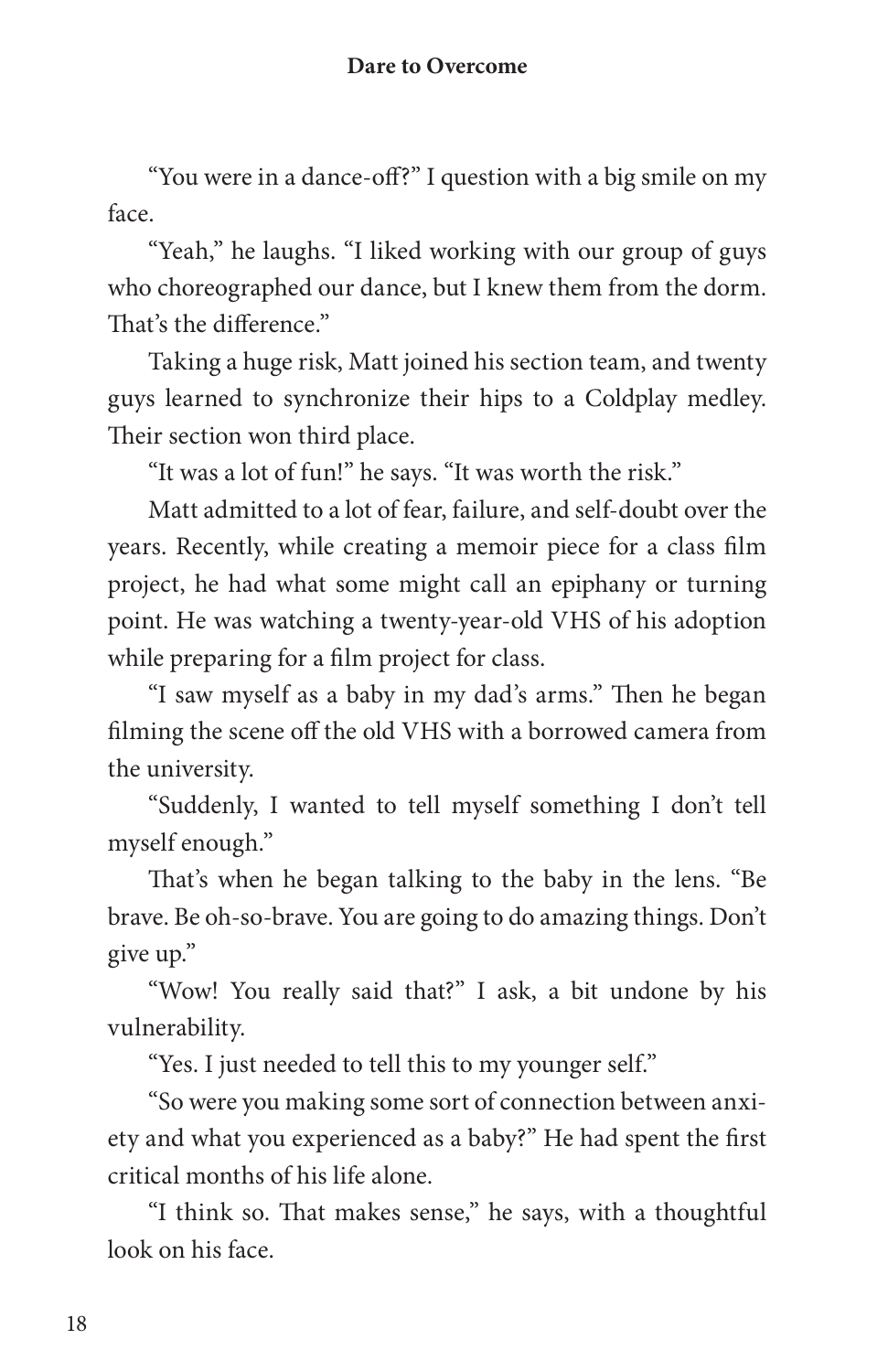#### **I AM GETTING BRAVER EVERY DAY. IT'S SOMETHING YOU DON'T REALLY MASTER. YOU KEEP WORKING AT IT UNTIL YOU DIE.**

"Are you brave?"

"I am getting braver every day. It's something you don't really master. You keep working at it until you die."

Then he begins to unpack some final pieces of wisdom for anyone like him.

"Be brave. Get those 'what-ifs' out of your head. Tell yourself not to get bogged down with negative thoughts, because there is a lot you will miss out on if you do—such as a chance to change your life, discover a career, have something big happen, make new friends, get a job, or even dance on stage someday. Don't let anxiety decide your next move. You decide. Sure, there are things we anxious types don't like and a million different things that go through our heads that can derail us. These imaginings rarely become reality. Like 99.9 percent of the time, these things don't happen. Trust me."

Matt wishes for a miracle cure for social anxiety.

"Maybe pushing ourselves, taking chances, and trusting ourselves more is the miracle."

Matt's social anxiety could have crippled him. But he found some things that helped: maturing, pushing through, learning it's okay and important to lead from behind the scenes, engaging in conversation even when it is uncomfortable, taking risks, practicing positive self-talk, and making healthy connections to his birth story.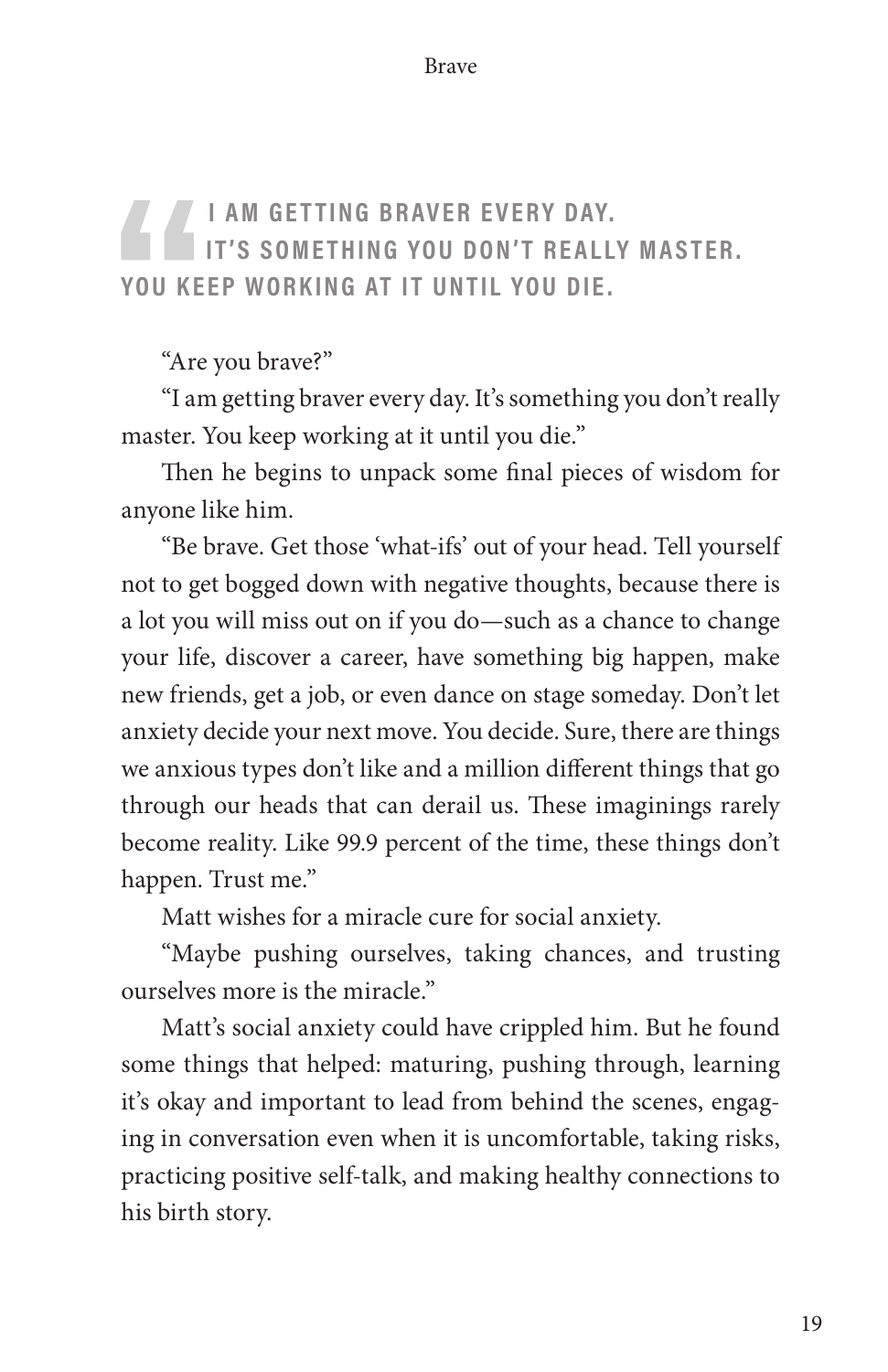#### **CHAPTER 2**

# **A TRUE FRIEND, MUSIC, AND GOD**

*We've all got both light and dark inside us. What matters is the part we choose to act on. That's who we really are.*

J. K. ROWLING

PAUL WAS ADOPTED from South Korea when he was about two and a half years old and was raised in Oklahoma. As an infant he was found on the streets of Daegu. Today, he's a youth pastor in the Midwest. We met at his church on a Tuesday morning, sat at a table in the middle of the welcome center, and were constantly interrupted. That's because Paul is a people magnet. It's his gifting; he's just a really nice guy who loves to take care of others. So as people came and went, they chatted with him—even the UPS guy—and we talked in between.

I was interested in Paul's story because youth pastors have a certain way with teens; they're vulnerable and authentic and usually spill their guts on all things, including Jesus. Would an adopted youth pastor spill his story—like, seriously return to his teen years and confess? What Paul told me is only the tip of the iceberg when it comes to his life and the things God helped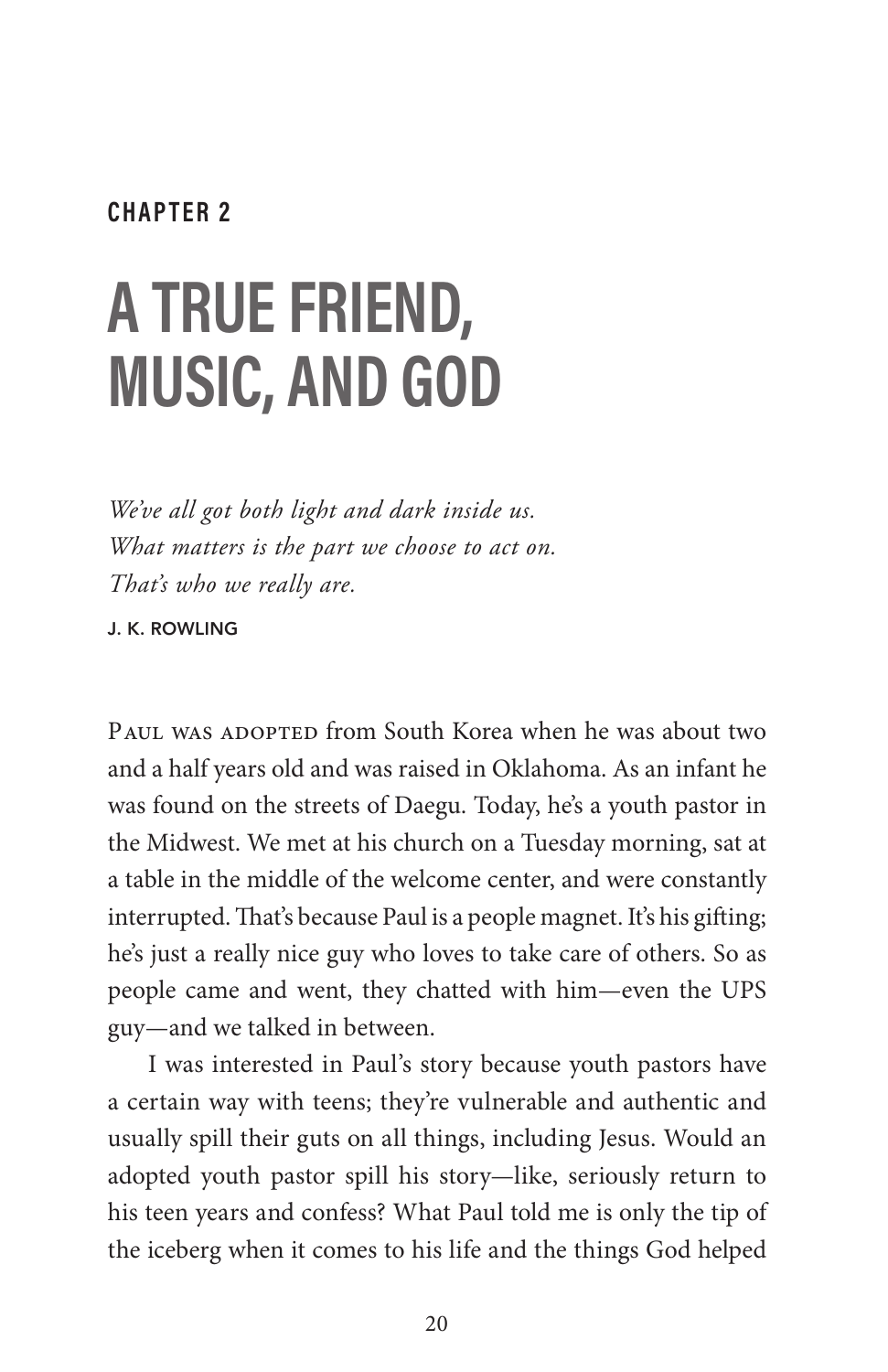him overcome as a kid, teen, and adult, but he was willing to be honest.

"My two favorite activities as a teenager were running and music. Running helped me physically get my mind off a lot of the things that bothered me. When I ran, I could get away and leave my problems behind me."

Paul had found the "runner's high," a super healthy way to get outside of his head and leave the stress and negativity behind. As simple as it sounds, running made him feel satisfied with himself and life for a time. It was benefits like these that kept him lacing up his Nikes on a daily basis.

Paul says music helped him in a different way. "Sometimes I found myself at the piano for hours, just writing lyrics and composing music that fit how I felt about life, relationships, and God."

As an adopted child, Paul grew up wrestling with his identity and feelings of loneliness. He says shame haunted him so much that it led to anxiety, deep depression, and even suicidal thoughts. Music gave him an outlet to express his feelings and air his struggles.

"Most of my music was sad in words and in tone, but it was how I felt. Not all of my music was dark, though, as there were moments I expressed worship to God. Even though I struggled a lot as a teenager, I had hope in Christ."

Paul says his separation from his birth family and South Korea was a traumatic event that he believes affected him most as a teen.

"I have no knowledge of who my biological parents are or if I have any siblings. I don't even know my real birthday."

"How does that make you feel?" I ask.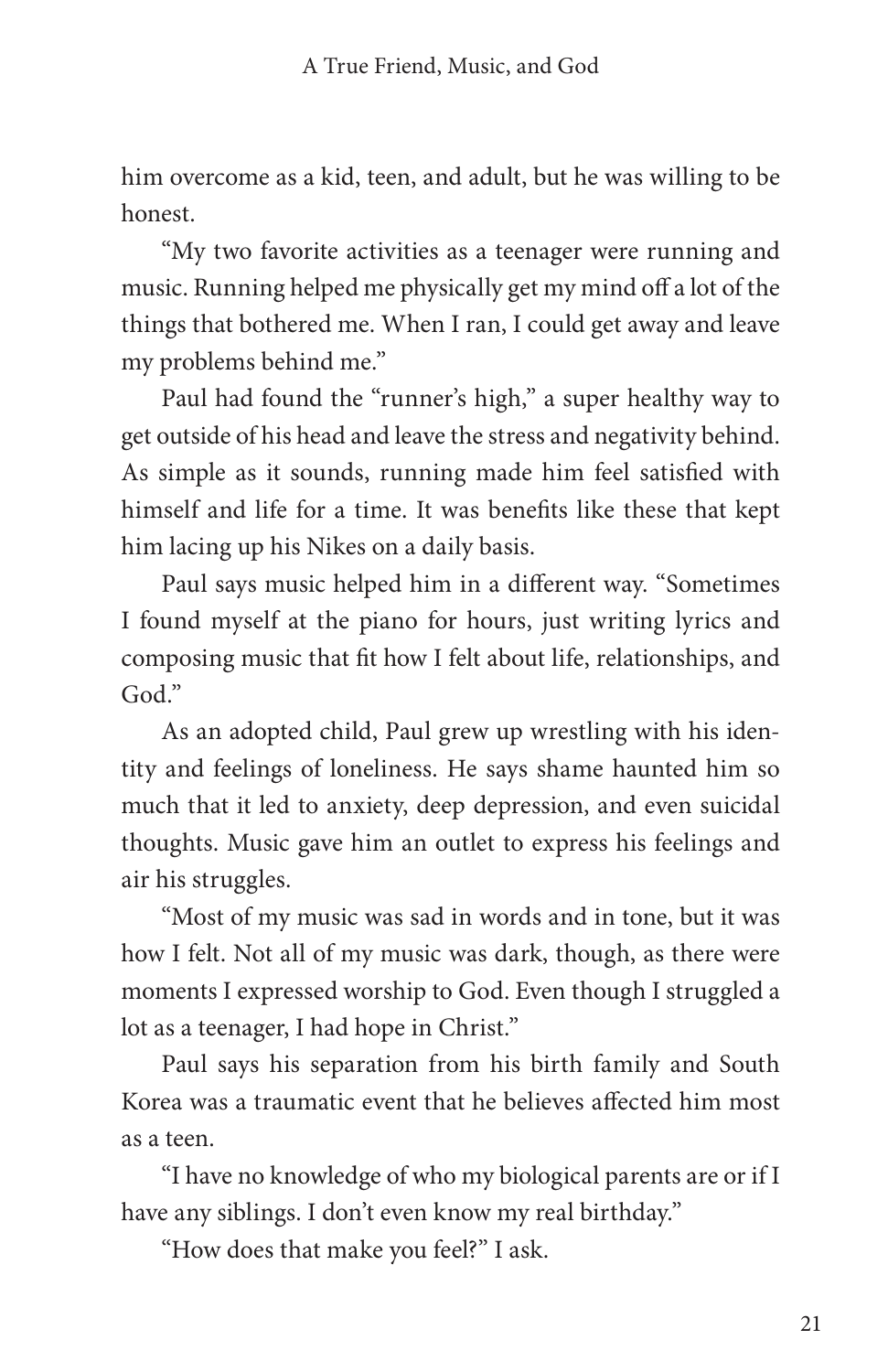"Back then it filled me with endless questions. Why would my parents just abandon me on the streets? How could they do this? Do my new parents really love me? Am I as valuable and precious to my new parents as their biological kids? Why do I keep having these nightmares that my adopted parents are going to stop somewhere and dump me off and then drive away? Why do kids at school make fun of my appearance? Why am I so ugly? Why can't I make friends?"

Throughout his teen years, questions hung over Paul. While running and music helped keep him going in life, it was relationships that mattered most. He says relationships have purpose and are the core of why we are alive.

"I am so thankful for my friend Scott. He was really my only friend throughout high school, but it only takes one good friend to make a huge difference. Scott was the type of guy you could share anything with, and he'd even cry with me. He was always there and never got mad at me for my emotional struggles. Instead, he'd even sing along with those depressing songs that I wrote."

"That's an amazing friend," I say.

"Music and friends have a way of helping us open up. Scott was the opposite of me in so many ways. He was popular, had many girlfriends in high school, was really handsome and outgoing, and he had many friends. Yet he mostly chose to spend his time with me because he truly cared about me. He was a gift from God in my life."

But the most important relationship that kept Paul going, he says, was with God.

"I can't tell you how many nights alone on my bed I would spend talking to God. Cry, laugh, and cry some more. I always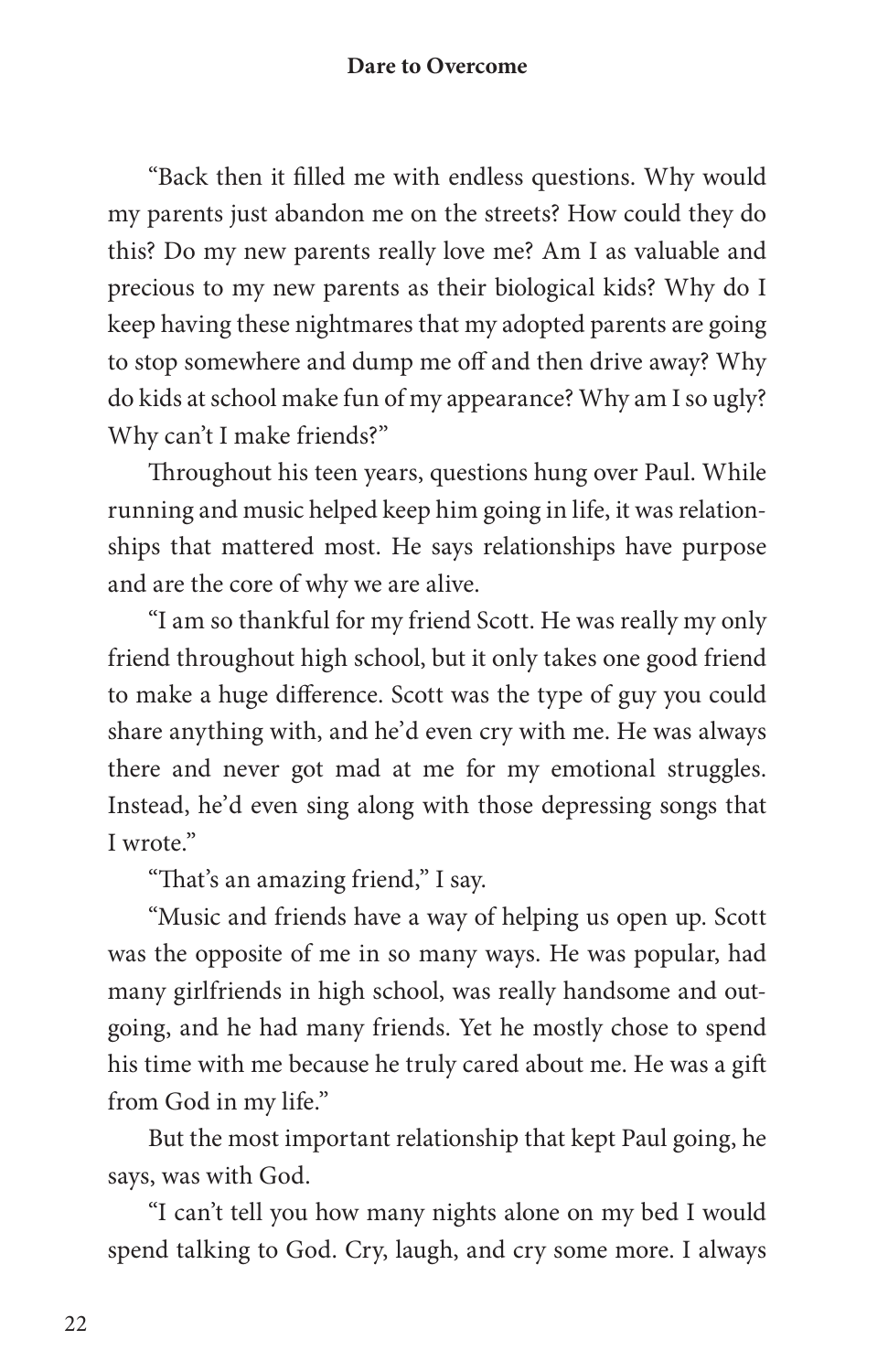knew in my heart that God was real and there was a reason I was adopted," he says.

Paul always thought being in America had a purpose. He just needed to be patient in the process. He says when a child has to go through the process of waiting for a family and being placed into a new home, there can be a lot of fears, worries, and uncertainties. And the longer the child has to wait, the worse the struggles can be.

"Yet God can turn any scary situation into something more beautiful than we can ever imagine if we put our trust in him." Paul quickly slips into youth pastor mode. It just comes out. He flips to Ephesians 1:5.

"It talks about how all of us, before time, were selected to be in God's family through Jesus. It doesn't matter our ethnicity, our background, or our talents. God is described as a Father who sees us as his children. God the Father wants to have a relationship with us."

"Why?" I ask.

"Because through a relationship with God we can find purpose for our lives."

"But you wrestled in your relationship with God as a teen," I press.

"I was fifteen. There was a time I didn't want to live, a time when I was at youth camp in the mountains of Colorado, and I left the group and found myself on the edge of a cliff. I thought I was going to die."

We sit at the table; he is gripping his Bible.

"Life is hard," he says. "God never promises that it will be easy."

He doesn't add any specifics. But I get the gist. That dark day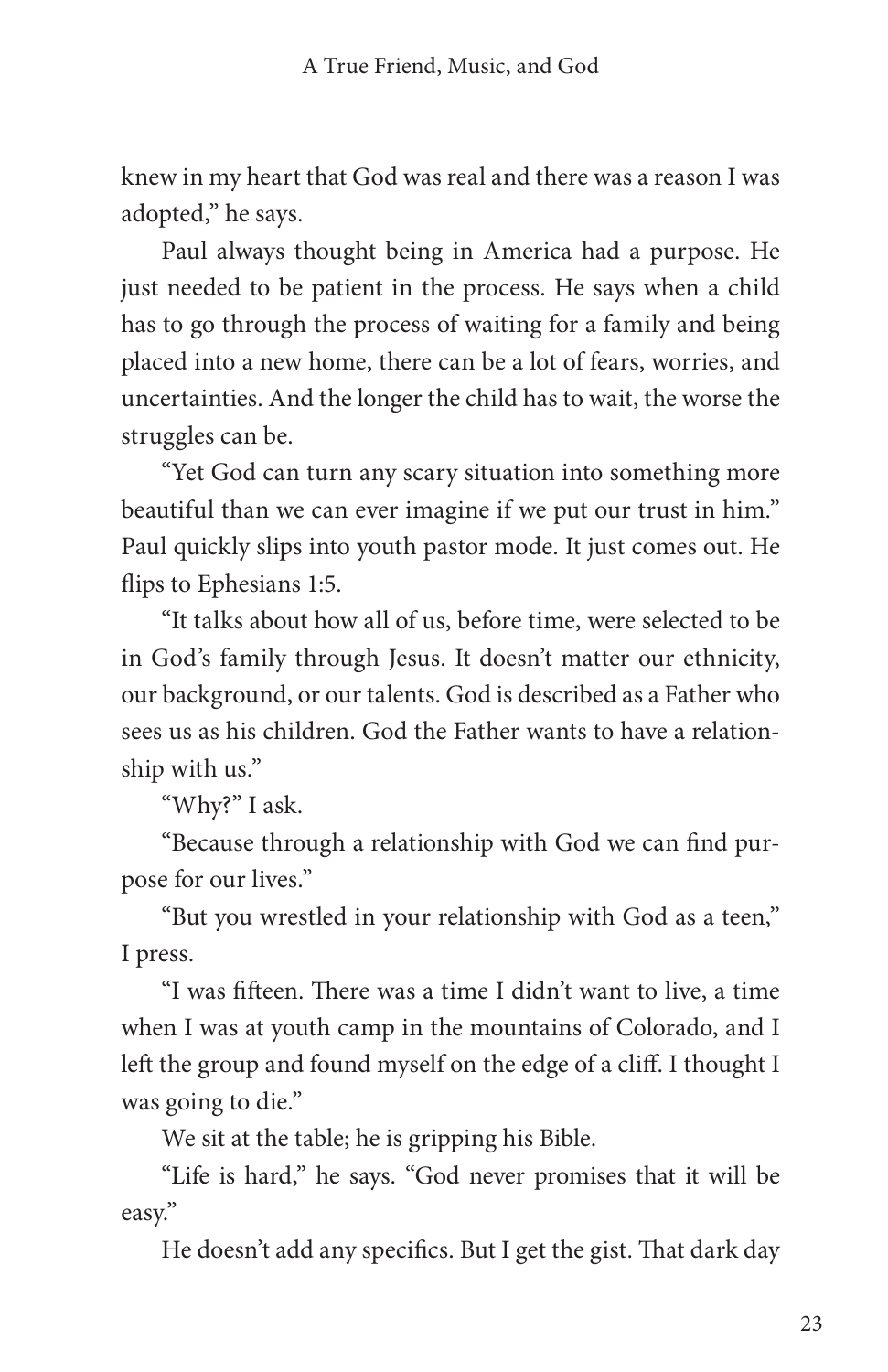on the mountain cliff changed him. His life was spared, and he was transformed. He told me that after high school he attended college and landed a camp ministry gig for a while that ultimately led him to his current position leading a church full of teens. He has finally found where he belongs.

YOU WILL KNOW YOU ARE HEALING WHEN YOU **ARE LESS CONSUMED WITH YOURSELF AND MORE AWARE OF OTHERS.**

"I would encourage everyone who is reading this to seek God and to be prayerful and patient. The world is unfair sometimes. You can become bitter, feel like a victim, or fall into depression, but I encourage you to spend time with Jesus and find out that you are alive to be a blessing to people. You will know you are healing when you are less consumed with yourself and more aware of others. Find great friends, have an outlet, and come close to God. You will discover your purpose and identity as you grow in your relationship with God. It is all connected."

Paul struggled with feeling unworthy. His lack of self-worth undermined his day-to-day. If that sounds familiar, you might try some of the things that helped Paul: composing and writing music (or doing something creative that you enjoy, even if that's meticulously piecing together a thousand-piece Lego Titanic), running, hiking, biking, opening up to a good and loyal friend, or coming undone and releasing your anguish to God. In other words, if you don't like how you're feeling, do something that can make a difference. It worked for Paul. It can work for you.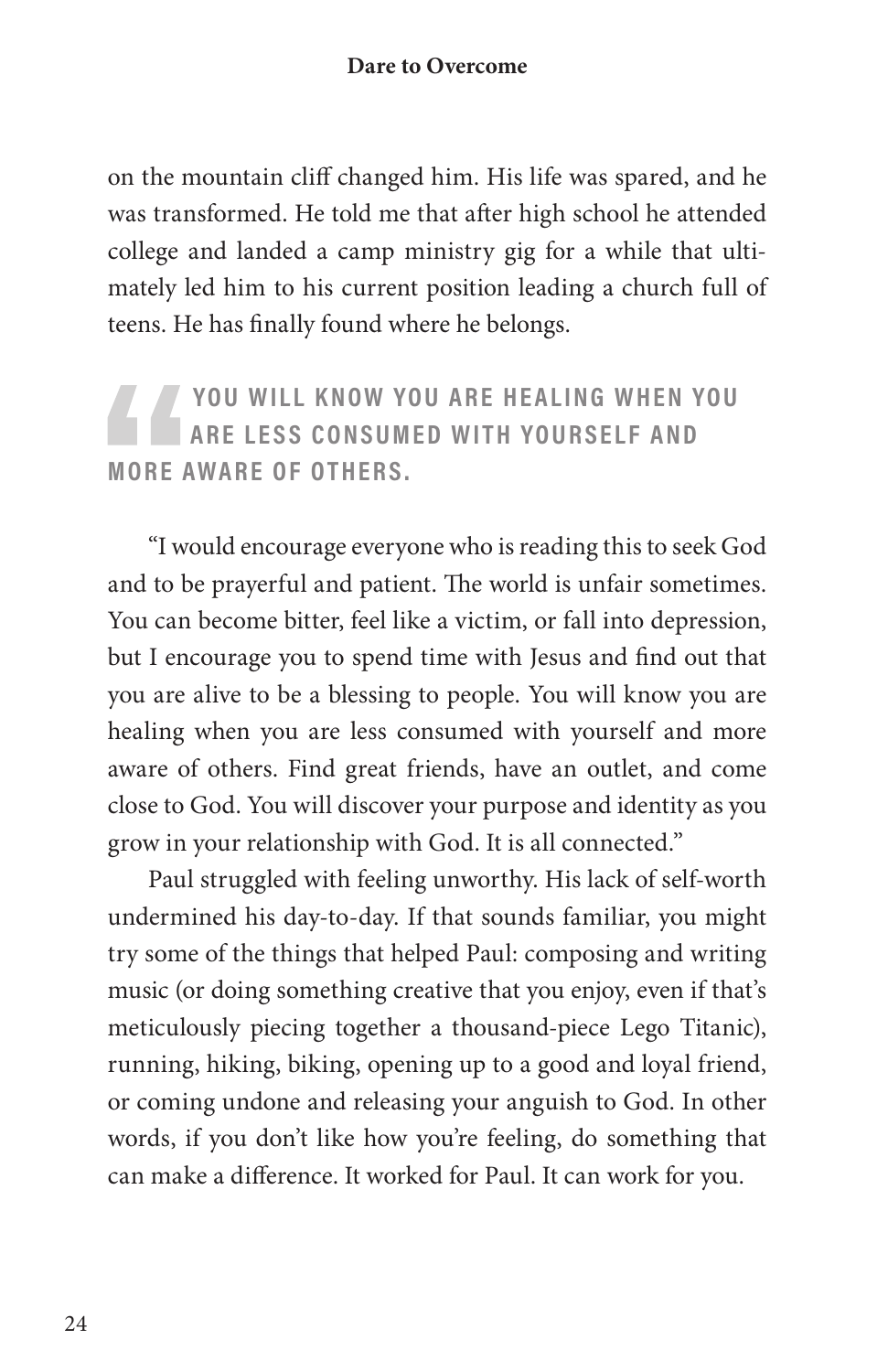#### **CHAPTER 3**

# **STANDING STRONG IN WHO YOU ARE**

*I always get to where I'm going by walking away from where I have been.*

ALEX ROSS PERRY

I CONTACTED DIBORA, a high school senior who was adopted from Ethiopia when she was six. Over a period of two months, we got acquainted over the phone and hit it off right away. Dibora is eighteen. She loves Electric Cheetah's mouthwatering brisket sandwich, which she claims she cannot begin to explain the depths of how good it really is. It's that good. Since I knew the restaurant on her side of town that she raved about, I made a note to check out the brisket.

Dibora told me she's a regular latte girl—one shot of espresso with almond or soy milk, steamed. She wears rompers in the summer and jumpsuits in the fall. Heels are her favorite go-to footwear, but she was quick to add she can go from super fashionable to sweatpants and sneakers in a heartbeat. As a selfdescribed extrovert and people lover, Dibora plans to study hospitality and tourism in college. God, family, and friends excite and energize her. And when she's not binge-watching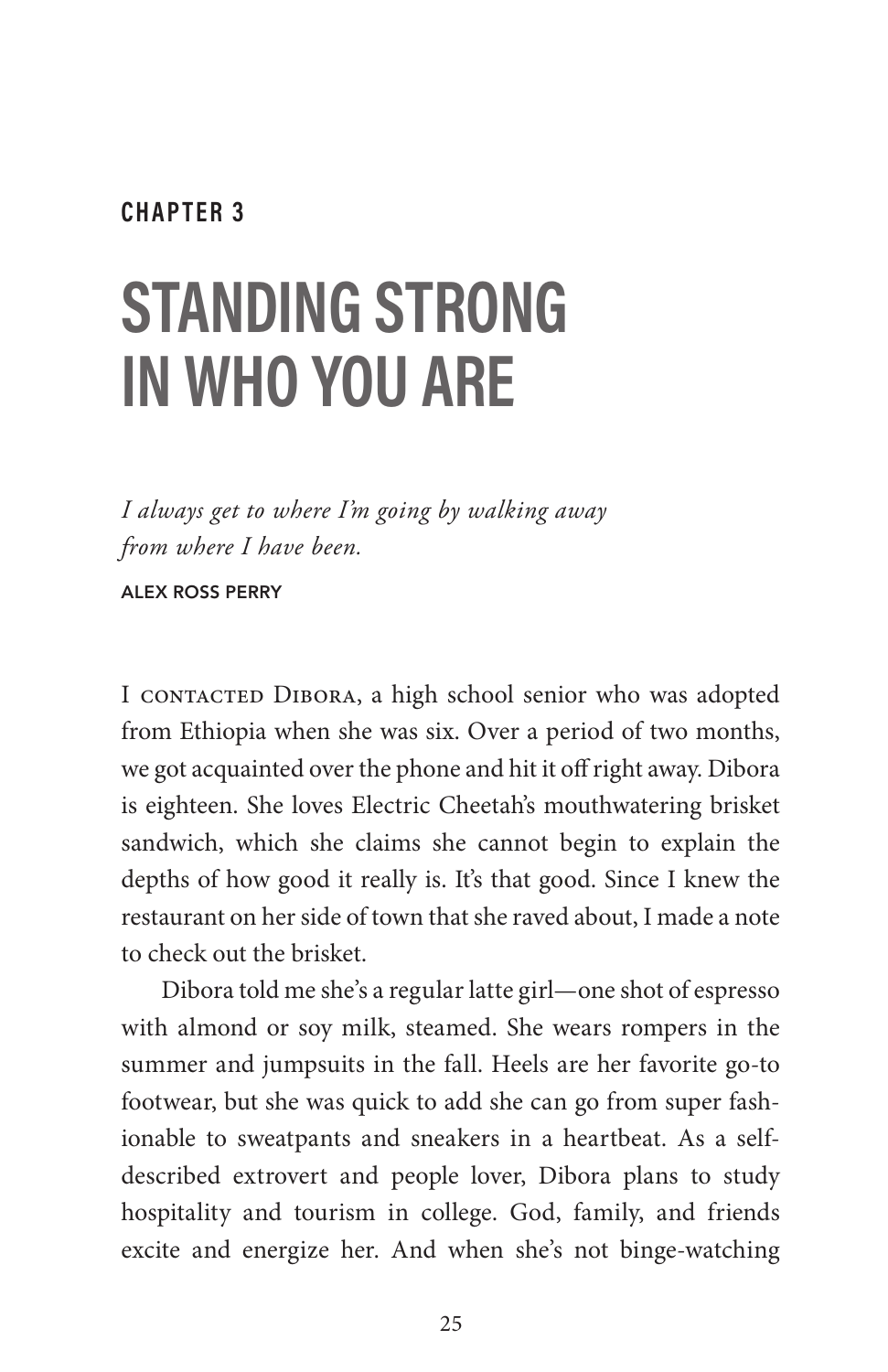TikToks, hiking, or singing with earbuds in (she's been told she sings really bad), she's nestled on the couch with her older sister watching romantic comedies such as *Valentine's Day* or *To All the Boys I've Loved Before* (the first one; she says the sequel is too predictable).

What rocks Dibora's world?

When people don't stand up for themselves.

"I'm not afraid to stand up for myself," she says.

"So you're self-assured?" I clarify.

"Yeah. I like that. I am self-assured. I believe in myself."

Dibora radiates maturity beyond her years. She's earned her stripes the hard way. She's no stranger to trauma. As a child in Ethiopia, her first family was broken apart by disease and poverty. She says her parents carried her and her younger brother to an orphanage in Addis Abba and left them there rather than leave them to fend for themselves on the streets. They had no other choice.

Now an American teen and daughter of a white family, Dibora carries an unwanted burden: she's been bullied by classmates for being African, adopted, and having a white family.

"Sometimes when people see my family, they see that we're different. Yes, I have my birth family who gave me life. And yes, I have my parents who give me every chance in the world to have such a fantastic life."

But not everyone gets that. Especially a group of girls who made Dibora's sophomore year miserable by calling her "Oreo," a derogatory word for being black on the outside and white on the inside.

"The year I turned fifteen was the worst year ever. I was a sophomore, and I had to transfer schools when I didn't want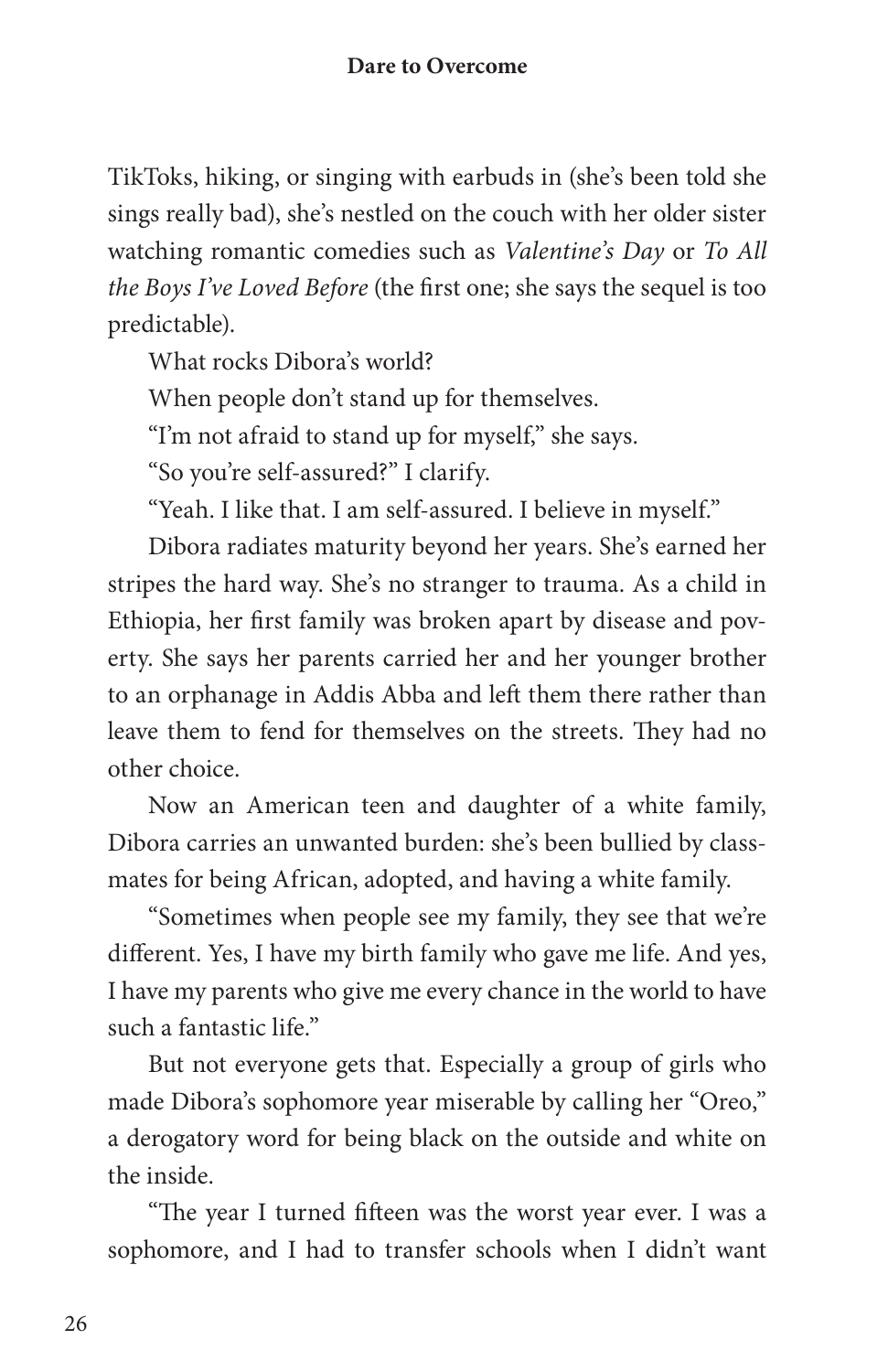to. I had to leave behind all my friends I had known since sixth grade," she says.

"Sophomore year? Sheesh. Bad timing for sure." I could feel her pain.

"I was angry. So I sulked. I had no choice but to accept the move and get over it," she said.

Surprisingly, things went better than expected. On her first day at the new school, she ran into a guy whom she knew from the old one. He introduced her to a group of girls he thought she'd like, and she did. The three girls quickly became her best friends. And while she says it was scary at first being the new kid, she was thankful to have found the best friends a girl could have. And it worked out, mostly.

At the same time, another group of girls befriended her as well. These girls were a curious bunch of African American girls who wanted to know everything about Dibora because she looked like an Ethiopian classmate they knew.

"Of course, I told them I am Ethiopian, and that clicked with them at first," she says. "They even liked me."

But the difference was that these girls were first-generation African Americans whose parents had immigrated to the United States from various African countries and tribes. Tribal culture was still being practiced in their homes, a tricky concept to understand. So when Dibora's six-foot-six white dad showed up one day, wandering the halls of the school to find her after crosscountry practice, white dad didn't click with the girls. In fact, the girls had never heard of adoption. Dibora says they couldn't believe she belonged to a white family.

"They thought my dad was someone helping out my family. He's tall and Dutch, and I'm short and Ethiopian."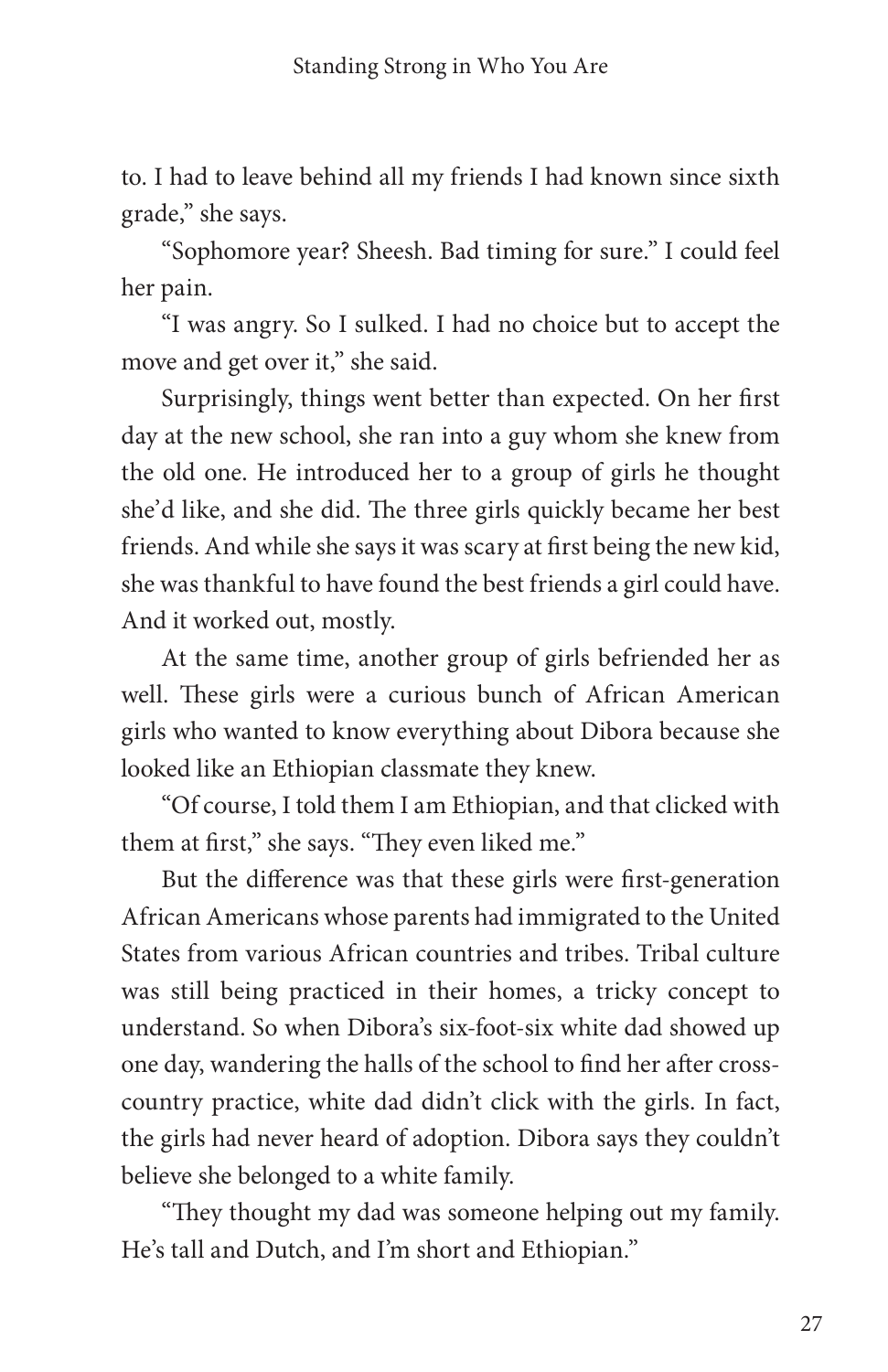She says her new African friends didn't know what to say. They must have talked about her that night, because the next day things changed.

Standing around the lockers, a girl teased Dibora.

"So you have white on the inside and black on the outside? You're an Oreo," the girl mocked.

"How did you handle it?" I ask.

At first she played along. "Ha! Very funny." She remembers responding sarcastically. All the kids gathered around laughed and called her Oreo too. It cut Dibora to the core, but it didn't stop at one and done. The name calling went on for months. She continued to brush it off. Over time, however, she says, "I secretly seethed inside."

Dibora couldn't understand why these girls' perception of her had changed just because she was being raised in a white family.

"I was so hurt. I told them they were acting like five-year-olds."

But it was no use. She even threatened to tell their teachers, but that didn't work either. The angrier she got, the more it egged them on. She said they continued calling her Oreo through her sophomore year and into her junior year.

"How strange that these kids were so weirded out," I say.

"Yeah, I didn't know how to get them to stop."

That is, until her junior year prom night.

Dibora and her best friends were getting dressed in one of their bedrooms, which overflowed with makeup, frilly dresses, and laughter.

"I had borrowed my dress from my sister, who had recently been a bridesmaid in a wedding."

Breaking from tradition, Dibora chose a short, flowy,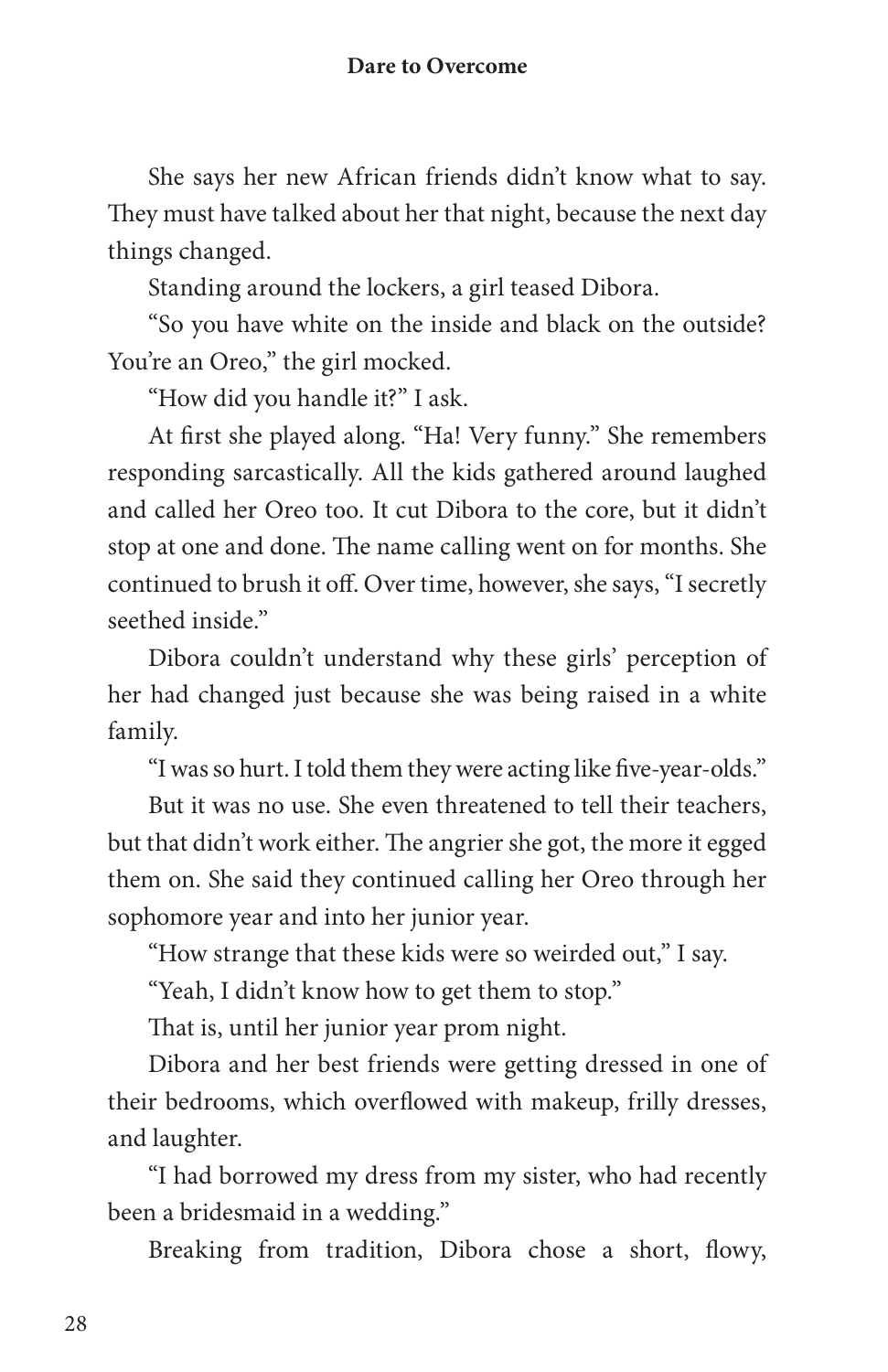pinkish-purple dress and wore sparkly, strappy stilettos that, she confessed, hurt her feet so badly she couldn't stand it. While the girls snacked on Mexican food and brownies, Dibora styled everyone's hair. Before they took off to the dance at a local country club, they posed for pictures.

"When I look back at those pictures now, the night seems bittersweet."

"Why?" I dare to ask.

"At the country club, I kicked off my shoes and we hit the dance floor," Dibora says.

The DJ was thumping. Teens grinding.

"I don't grind. It's gross. I don't want some strange guy rubbing on me."

She requested a slow, romantic song: "Thinking Out Loud," by Ed Sheeran.

"I love that song," she says. "It was my prom too, right?"

When the girls who'd bullied her on a regular basis saw her dancing to an Ed Sheeran song, they moved in.

"Look at her, she dances like a white girl and listens to white people's songs!"

"Seriously?" I whisper.

Her friends stood next to her like a shield. Then from the other group, one girl with a serious glare got in Dibora's face. "We don't claim you anymore!"

That's when Dibora leaned in, barefoot and all, and yelled, "Tribes claim people. You are not my tribe. Nobody claims me. I am just as African as you."

She had reached the end of her rope.

"But I wasn't afraid. I wasn't shaking."

She says she broke out in a sweat though.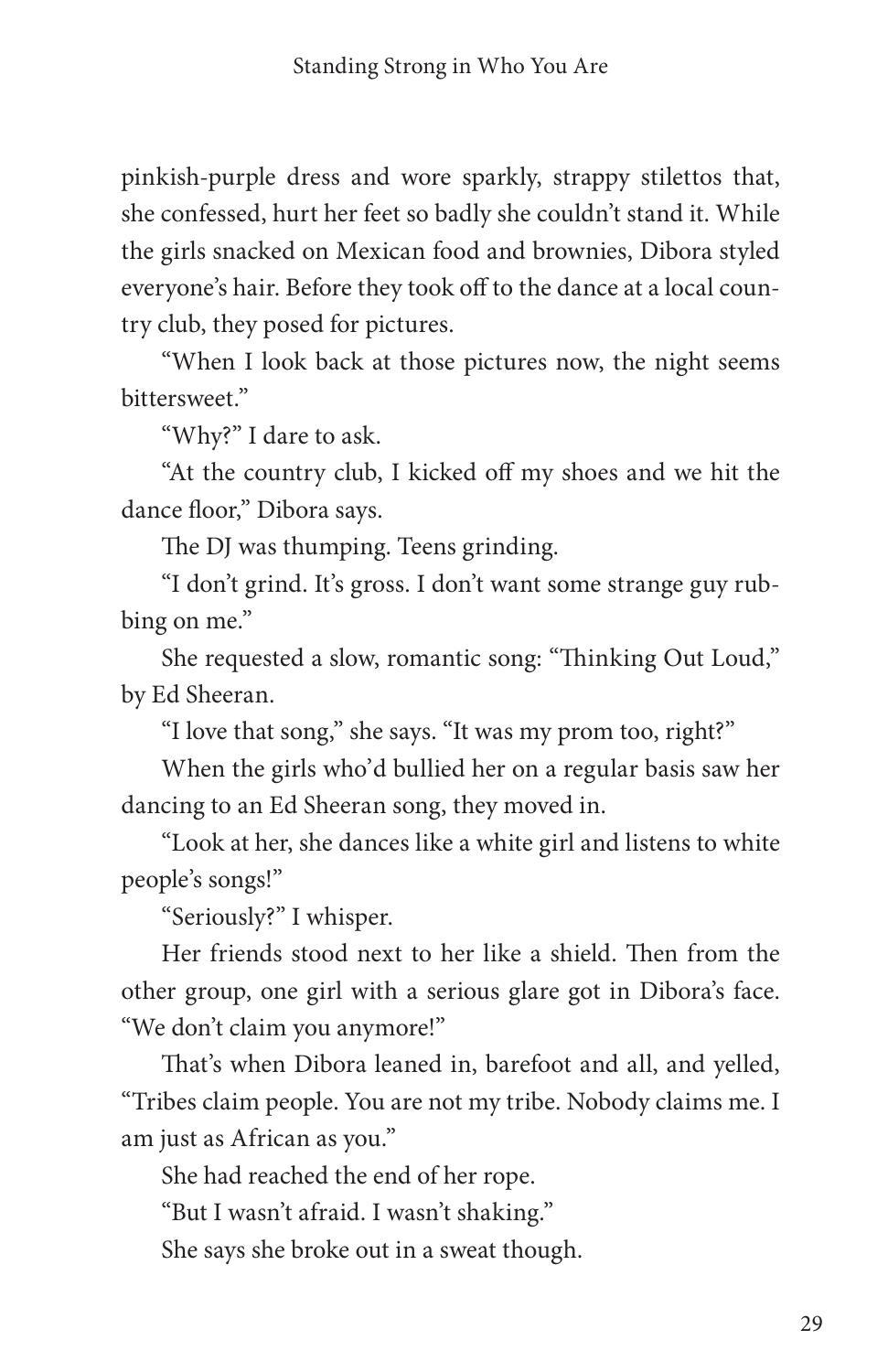"I let it all out in one big breath."

The DJ pushed pause on the music. The dancing stopped. Teachers surrounded the small group of girls and watched and waited to see where it would go. Dibora exploded. "No one but my *real* friends, my family, and most importantly God, claims me!"

This was beginning to sound like the next *Footloose* movie, I thought.

Then she took another deep breath and walked away. Dibora had stood up for herself.

The next school day, the girls involved stopped calling her Oreo, and she was thankful. But did they know how much they had hurt her?

"Did they know I lost my first family? Did they know being adopted hasn't been a walk in the park? Did they know that my birth parents left me on my own to take care of a three-year-old and a newborn and scavenge for food? I was five. I still try to parent my little brother today. If God had not been with us, I would not have survived. I lived in two different orphanages, and it was very scary. I remember strange men taking care of a bunch of kids. Three kids slept together in small beds. It smelled disgusting. The food was gross, the rooms were never clean, and all the kids were crammed together in a small space. Nobody expected us to get adopted from that place.

"No kid should have to go through that. I had to grow up very quickly."

Then one day, she and her brother were moved to Hannah's Hope. It had a school and playground and good food. When the civil war spread, Dibora and her brother were some of the last kids to be adopted.

"One day we were on the playground and the next on a plane